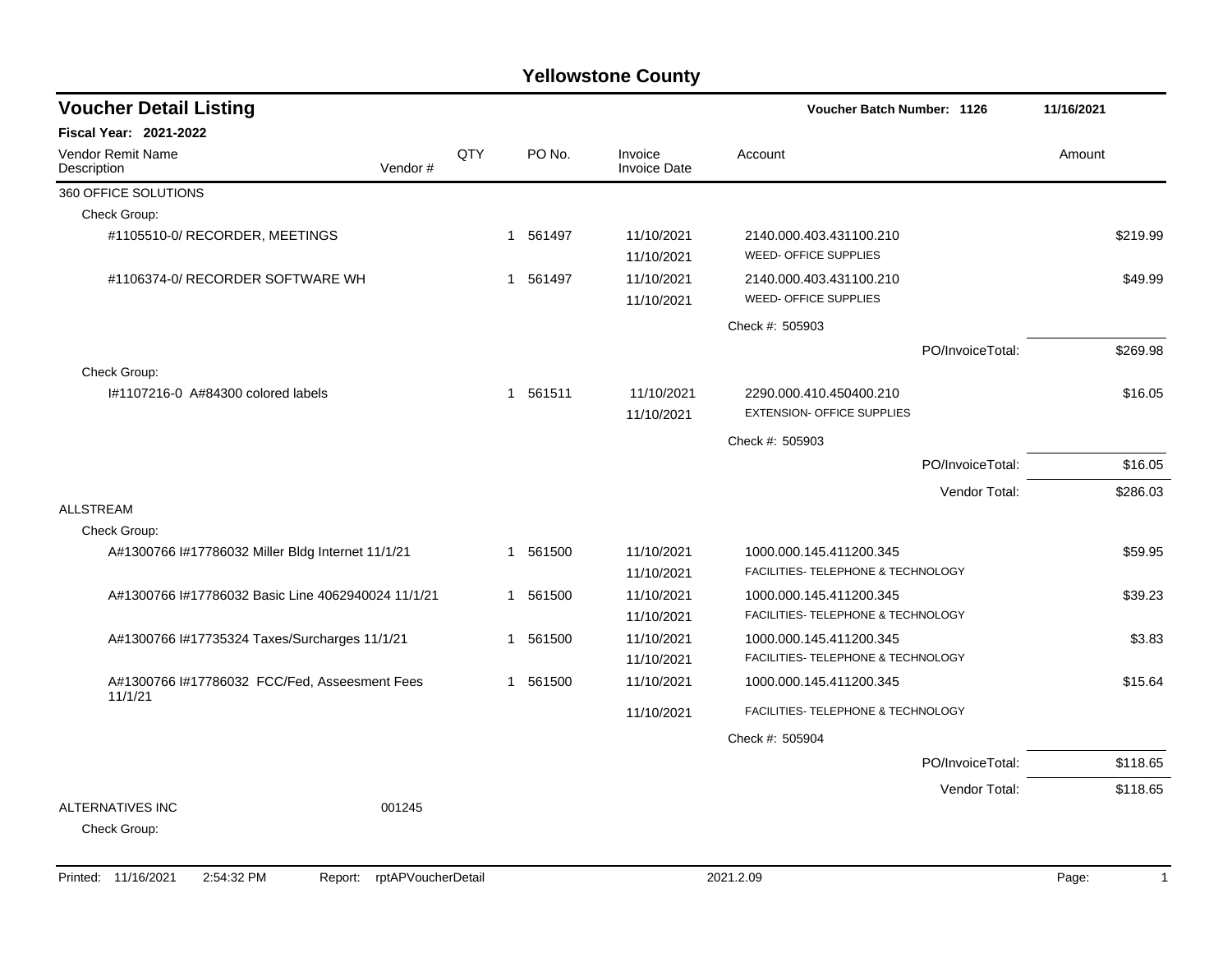| <b>Voucher Detail Listing</b>               |         |     |              |                     | Voucher Batch Number: 1126             | 11/16/2021  |
|---------------------------------------------|---------|-----|--------------|---------------------|----------------------------------------|-------------|
| Fiscal Year: 2021-2022<br>Vendor Remit Name |         | QTY | PO No.       | Invoice             | Account                                | Amount      |
| Description                                 | Vendor# |     |              | <b>Invoice Date</b> |                                        |             |
| ALCOHOL EARMARK 4th Pymt FY2021             |         |     | 1 561477     | 11/10/2021          | 2800.000.413.440540.397                | \$88,044.00 |
|                                             |         |     |              | 11/10/2021          | ALCOHOL REHAB- FIXED CONTRACT SERVICES |             |
|                                             |         |     |              |                     | Check #: 505905                        |             |
|                                             |         |     |              |                     | PO/InvoiceTotal:                       | \$88,044.00 |
| Check Group:                                |         |     |              |                     |                                        |             |
| Alden, Kristy; GPS; September 2021          |         | 30  | 561507       | 11/10/2021          | 1000.000.121.410340.398                | \$270.00    |
|                                             |         |     |              | 11/10/2021          | JP- FELONY SUBSIDIES                   |             |
| Amundson, Jeffrey; GPS; September 2021      |         | 30  | 561507       | 11/10/2021          | 1000.000.121.410340.398                | \$270.00    |
|                                             |         |     |              | 11/10/2021          | JP- FELONY SUBSIDIES                   |             |
| Andrews, Michael; GPS; September 2021       |         | 16  | 561507       | 11/10/2021          | 1000.000.121.410340.398                | \$144.00    |
|                                             |         |     |              | 11/10/2021          | JP- FELONY SUBSIDIES                   |             |
| Angel, James; GPS; September 2021           |         | 21  | 561507       | 11/10/2021          | 1000.000.121.410340.398                | \$189.00    |
|                                             |         |     |              | 11/10/2021          | JP- FELONY SUBSIDIES                   |             |
| Bradley, Bobbi; GPS; September 2021         |         | 30  | 561507       | 11/10/2021          | 1000.000.121.410340.398                | \$270.00    |
|                                             |         |     |              | 11/10/2021          | JP- FELONY SUBSIDIES                   |             |
| Chesmore, Mason; GPS; September 2021        |         | 30  | 561507       | 11/10/2021          | 1000.000.121.410340.398                | \$270.00    |
|                                             |         |     |              | 11/10/2021          | JP- FELONY SUBSIDIES                   |             |
| Church, Tressa; GPS; September 2021         |         | 30  | 561507       | 11/10/2021          | 1000.000.121.410340.398                | \$270.00    |
|                                             |         |     |              | 11/10/2021          | JP- FELONY SUBSIDIES                   |             |
| Dawes, Jaron; GPS; September 2021           |         | 16  | 561507       | 11/10/2021          | 1000.000.121.410340.398                | \$144.00    |
|                                             |         |     |              | 11/10/2021          | JP- FELONY SUBSIDIES                   |             |
| Farmer, Latasha; GPS: September 2021        |         |     | 561507<br>17 | 11/10/2021          | 1000.000.121.410340.398                | \$153.00    |
|                                             |         |     |              | 11/10/2021          | JP- FELONY SUBSIDIES                   |             |
| Ferguson, Barbara; GPS; September 2021      |         | 30  | 561507       | 11/10/2021          | 1000.000.121.410340.398                | \$270.00    |
|                                             |         |     |              | 11/10/2021          | JP- FELONY SUBSIDIES                   |             |
| Grayson, Brian; GPS; September 2021         |         | 30  | 561507       | 11/10/2021          | 1000.000.121.410340.398                | \$270.00    |
|                                             |         |     |              | 11/10/2021          | JP- FELONY SUBSIDIES                   |             |
| Hall, Stephen; GPS; September 2021          |         | 30  | 561507       | 11/10/2021          | 1000.000.121.410340.398                | \$270.00    |
|                                             |         |     |              | 11/10/2021          | JP- FELONY SUBSIDIES                   |             |
| Hammond, Cleve; GPS: September 2021         |         |     | 561507<br>1  | 11/10/2021          | 1000.000.121.410340.398                | \$9.00      |
|                                             |         |     |              | 11/10/2021          | JP- FELONY SUBSIDIES                   |             |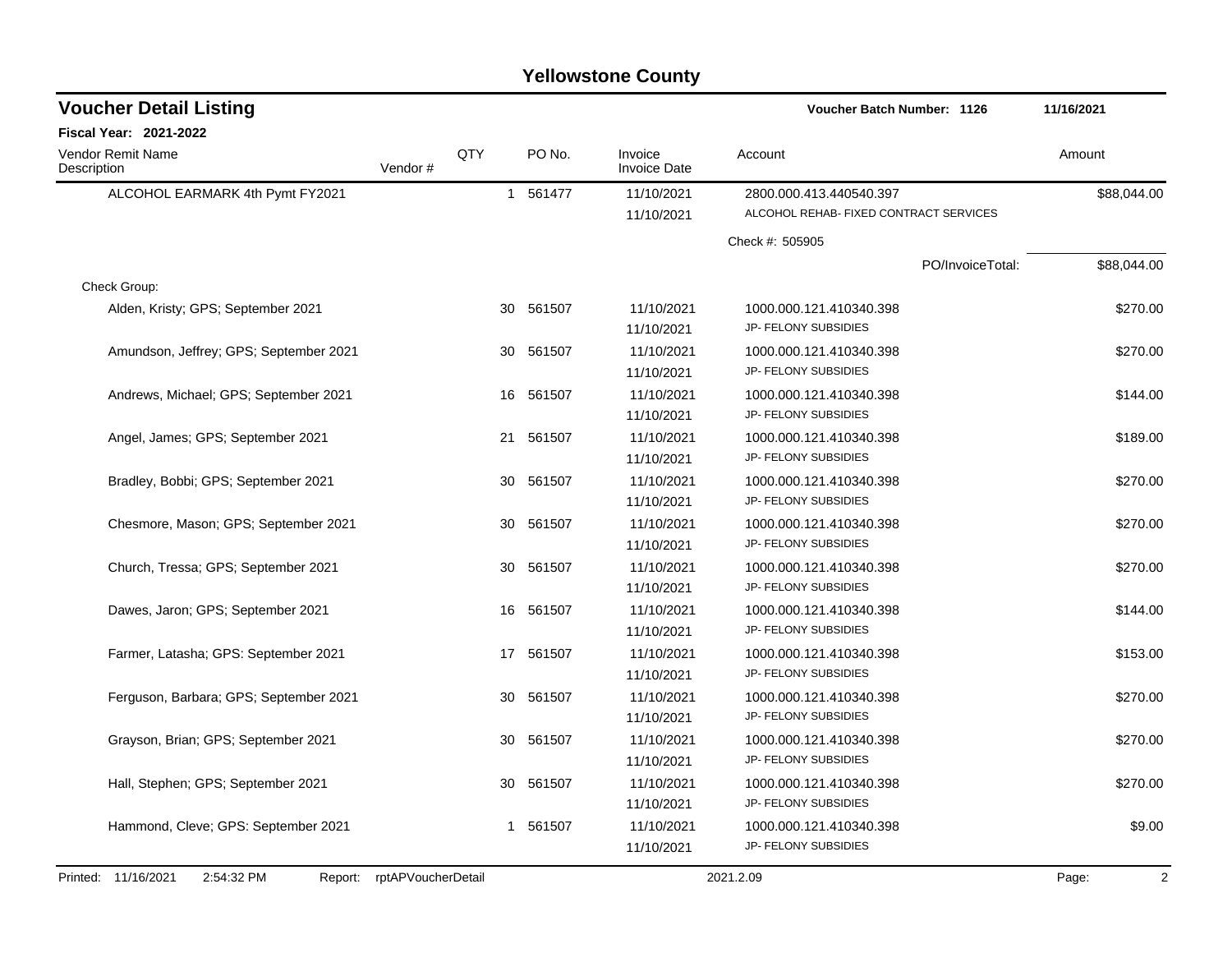| <b>Voucher Detail Listing</b>                     |                |    |           |                                | <b>Voucher Batch Number: 1126</b>               | 11/16/2021 |
|---------------------------------------------------|----------------|----|-----------|--------------------------------|-------------------------------------------------|------------|
| Fiscal Year: 2021-2022                            |                |    |           |                                |                                                 |            |
| Vendor Remit Name<br>Description                  | QTY<br>Vendor# |    | PO No.    | Invoice<br><b>Invoice Date</b> | Account                                         | Amount     |
| Hayes, Rodney; SCRAM; September 2021              |                | 30 | 561507    | 11/10/2021<br>11/10/2021       | 1000.000.121.410340.398<br>JP- FELONY SUBSIDIES | \$270.00   |
| Hegel, Cody; GPS; September 2021                  |                | 28 | 561507    | 11/10/2021<br>11/10/2021       | 1000.000.121.410340.398<br>JP- FELONY SUBSIDIES | \$252.00   |
| Hudson, Levi; GPS; September 2021                 |                | 30 | 561507    | 11/10/2021<br>11/10/2021       | 1000.000.121.410340.398<br>JP- FELONY SUBSIDIES | \$270.00   |
| Johnson, Arno; GPS; September 2021                |                |    | 24 561507 | 11/10/2021<br>11/10/2021       | 1000.000.121.410340.398<br>JP- FELONY SUBSIDIES | \$216.00   |
| Johnson, Kathan; GPS; September 2021              |                |    | 2 561507  | 11/10/2021<br>11/10/2021       | 1000.000.121.410340.398<br>JP- FELONY SUBSIDIES | \$18.00    |
| Lara, Humberto; SCRAM; September 2021             |                | 11 | 561507    | 11/10/2021<br>11/10/2021       | 1000.000.121.410340.398<br>JP- FELONY SUBSIDIES | \$99.00    |
| Laughery, Preston; GPS; September 2021            |                |    | 30 561507 | 11/10/2021<br>11/10/2021       | 1000.000.121.410340.398<br>JP- FELONY SUBSIDIES | \$270.00   |
| Limberhand, Douglas; SCRAM; September 2021        |                |    | 7 561507  | 11/10/2021<br>11/10/2021       | 1000.000.121.410340.398<br>JP- FELONY SUBSIDIES | \$63.00    |
| Limberhand, Douglas; SCRAM; September 2021        |                |    | 22 561507 | 11/10/2021<br>11/10/2021       | 1000.000.121.410340.398<br>JP- FELONY SUBSIDIES | \$198.00   |
| Maguire, Jay; GPS; September 2021                 |                | 30 | 561507    | 11/10/2021<br>11/10/2021       | 1000.000.121.410340.398<br>JP- FELONY SUBSIDIES | \$270.00   |
| Mapel, Jeffrey; GPS; September 2021               |                | 30 | 561507    | 11/10/2021<br>11/10/2021       | 1000.000.121.410340.398<br>JP- FELONY SUBSIDIES | \$270.00   |
| Marceau, Alvina; SCRAM; September 2021            |                |    | 17 561507 | 11/10/2021<br>11/10/2021       | 1000.000.121.410340.398<br>JP- FELONY SUBSIDIES | \$153.00   |
| McKeen, Christopher; GPS; September 2021          |                | 30 | 561507    | 11/10/2021<br>11/10/2021       | 1000.000.121.410340.398<br>JP- FELONY SUBSIDIES | \$270.00   |
| Murchison, Richard; Remote Breath; September 2021 |                | 30 | 561507    | 11/10/2021<br>11/10/2021       | 1000.000.121.410340.398<br>JP- FELONY SUBSIDIES | \$195.00   |
| Nieskens, Kendra; Remote Breath; September 2021   |                | 18 | 561507    | 11/10/2021<br>11/10/2021       | 1000.000.121.410340.398<br>JP- FELONY SUBSIDIES | \$117.00   |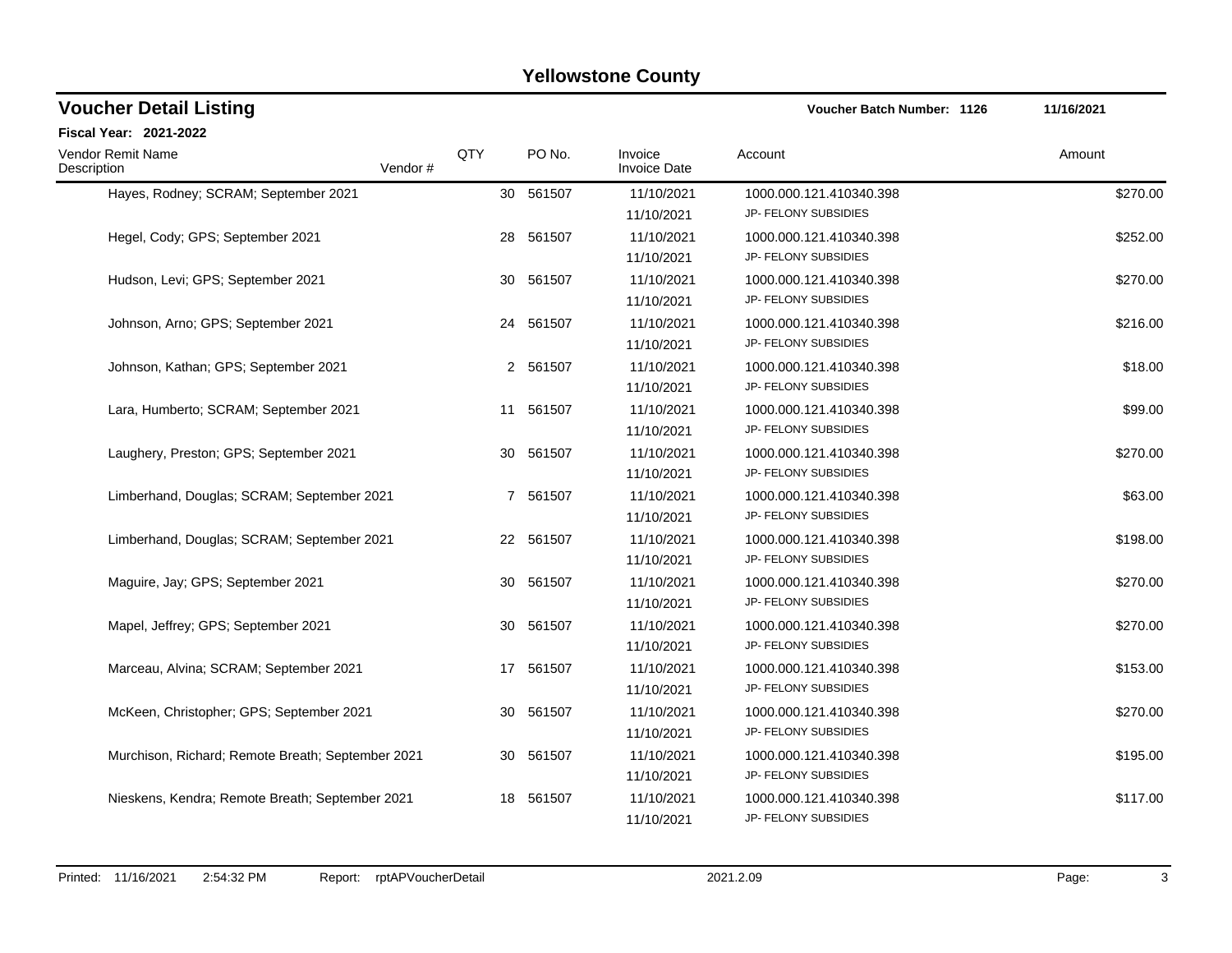| <b>Voucher Detail Listing</b>                                |                |           |                                        | Voucher Batch Number: 1126                                              | 11/16/2021 |
|--------------------------------------------------------------|----------------|-----------|----------------------------------------|-------------------------------------------------------------------------|------------|
| <b>Fiscal Year: 2021-2022</b>                                |                |           |                                        |                                                                         |            |
| <b>Vendor Remit Name</b><br>Vendor#<br>Description           | QTY            | PO No.    | Invoice<br><b>Invoice Date</b>         | Account                                                                 | Amount     |
| Northam, Michael; GPS; September 2021                        |                | 30 561507 | 11/10/2021<br>11/10/2021               | 1000.000.121.410340.398<br>JP- FELONY SUBSIDIES                         | \$270.00   |
| Ortiz Zavala, Jennifer; GPS; September 2021                  | 30             | 561507    | 11/10/2021<br>11/10/2021               | 1000.000.121.410340.398<br>JP- FELONY SUBSIDIES                         | \$270.00   |
| Otherbull, Cameron; GPS; September 2021                      |                | 25 561507 | 11/10/2021<br>11/10/2021               | 1000.000.121.410340.398<br>JP- FELONY SUBSIDIES                         | \$225.00   |
| Perez, Francis; GPS; September 2021                          | 3              | 561507    | 11/10/2021<br>11/10/2021               | 1000.000.121.410340.398<br>JP- FELONY SUBSIDIES                         | \$27.00    |
| Perez, Richard; GPS; September 2021                          | $\overline{2}$ | 561507    | 11/10/2021<br>11/10/2021               | 1000.000.121.410340.398<br>JP- FELONY SUBSIDIES                         | \$18.00    |
| Plentyhawk-Morning, Elisha; Remote Breath; September<br>2021 |                | 8 561507  | 11/10/2021                             | 1000.000.121.410340.398                                                 | \$52.00    |
| Poitra, Dexter; SCRAM; September 2021                        | 30             | 561507    | 11/10/2021<br>11/10/2021<br>11/10/2021 | JP- FELONY SUBSIDIES<br>1000.000.121.410340.398<br>JP- FELONY SUBSIDIES | \$270.00   |
| Ramirez, Julio; GPS; September 2021                          | 21             | 561507    | 11/10/2021<br>11/10/2021               | 1000.000.121.410340.398<br>JP- FELONY SUBSIDIES                         | \$189.00   |
| Redbird-Whiteman, Darlyn; GPS; September 2021                |                | 30 561507 | 11/10/2021<br>11/10/2021               | 1000.000.121.410340.398<br>JP- FELONY SUBSIDIES                         | \$270.00   |
| Rondeaux, Larry; GPS; September 2021                         | 26             | 561507    | 11/10/2021<br>11/10/2021               | 1000.000.121.410340.398<br>JP- FELONY SUBSIDIES                         | \$234.00   |
| Rykowski, Aayonna; GPS; September 2021                       | 10             | 561507    | 11/10/2021<br>11/10/2021               | 1000.000.121.410340.398<br>JP- FELONY SUBSIDIES                         | \$90.00    |
| Simon, Corey; GPS; September 2021                            |                | 30 561507 | 11/10/2021<br>11/10/2021               | 1000.000.121.410340.398<br>JP- FELONY SUBSIDIES                         | \$270.00   |
| Voyles, Michael; GPS; September 2021                         | 30             | 561507    | 11/10/2021<br>11/10/2021               | 1000.000.121.410340.398<br>JP- FELONY SUBSIDIES                         | \$270.00   |
| Wall, Cain; GPS; September 2021                              | 6              | 561507    | 11/10/2021<br>11/10/2021               | 1000.000.121.410340.398<br>JP- FELONY SUBSIDIES                         | \$54.00    |
| Werhonig, William; GPS; September 2021                       | 30             | 561507    | 11/10/2021<br>11/10/2021               | 1000.000.121.410340.398<br>JP- FELONY SUBSIDIES                         | \$270.00   |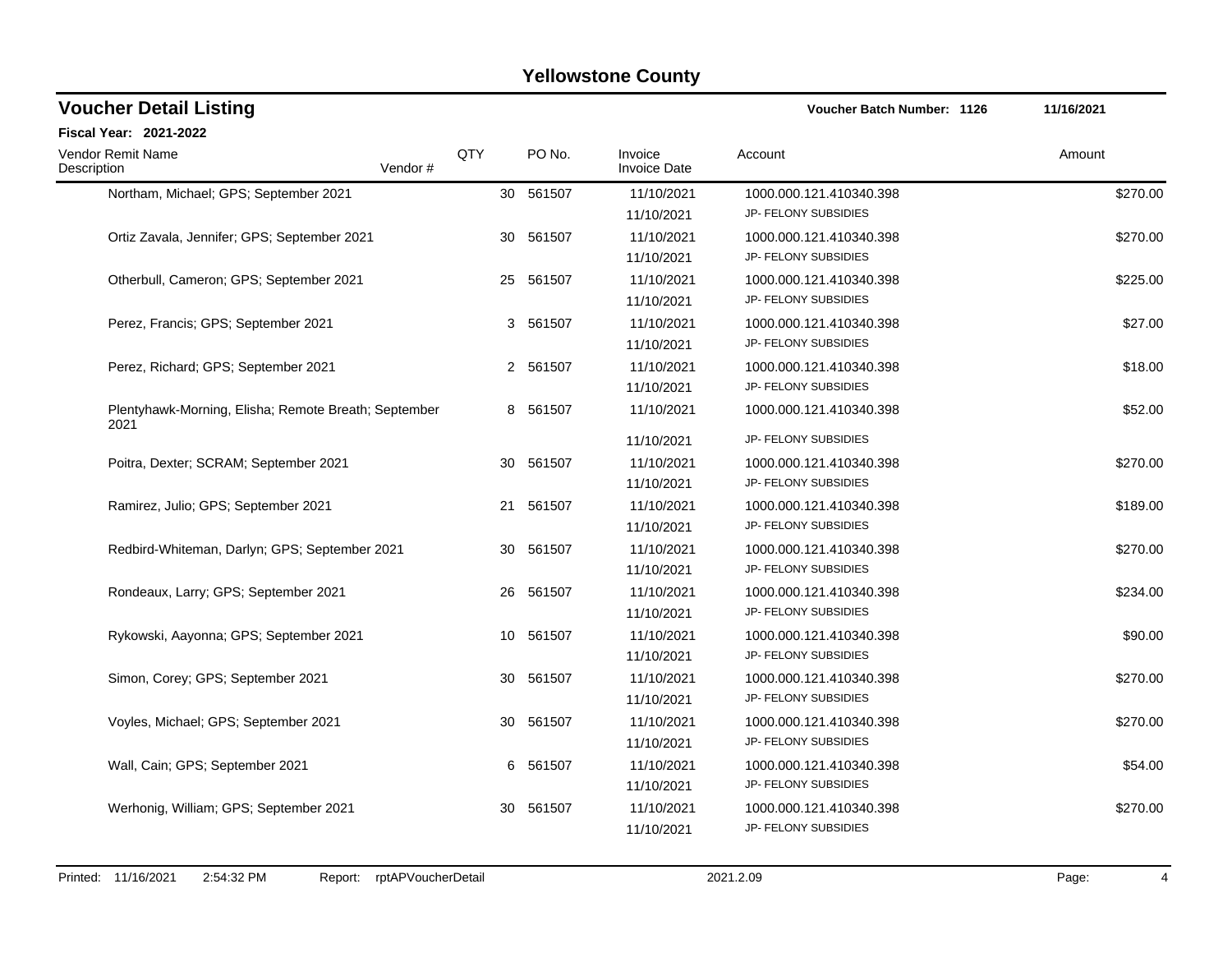#### Whiteclay-Lefrance, Taylor; SCRAM; September 2021 30 561507 11/10/2021 1000.000.121.410340.398 \$270.00 11/10/2021 JP- FELONY SUBSIDIES Wilks, Chaz; GPS; September 2021 1000.000.000.121.410340.398 3270.00 11/10/2021 JP- FELONY SUBSIDIES Williams, Dalton; GPS; September 2021 1000.601507 11/10/2021 1000.000.121.410340.398 5670.00 11/10/2021 JP- FELONY SUBSIDIES Wilson, Joshua; GPS: September 2021 1000.000.000.000.121.410340.398 372.00 11/10/2021 JP- FELONY SUBSIDIES Winkler, Keith; GPS; September 2021 1000.000.000.000.121.410340.398 3270.00 11/10/2021 JP- FELONY SUBSIDIES Wold, Heather; GPS; September 2021 17 561507 11/10/2021 1000.000.121.410340.398 \$63.00 11/10/2021 JP- FELONY SUBSIDIES Check #: 505905 PO/InvoiceTotal: \$9,724.00 Vendor Total: \$97,768.00 ANGEL LIND'S DAIRY INC Check Group: I#8012457 A#YOUTHS Dairy 1 561494 11/10/2021 2399.000.235.420250.223 \$86.72 11/10/2021 YSC- FOOD Check #: 505906 PO/InvoiceTotal: \$86.72 Check Group: I#8012497 A#YOUTHS Dairy 1 561495 11/10/2021 2399.000.235.420250.223 \$180.25 11/10/2021 YSC- FOOD Check #: 505906 PO/InvoiceTotal: \$180.25 Vendor Total: \$266.97 BIG SKY MOBILE IMAGING LLC **Voucher Batch Number: Yellowstone County** Vendor Remit Name **Description Voucher Detail Listing Fiscal Year: 2021-2022 1126 11/16/2021** PO No. Invoice Account Amount Amount Amount Amount Vendor # **QTY** Invoice Date

Check Group: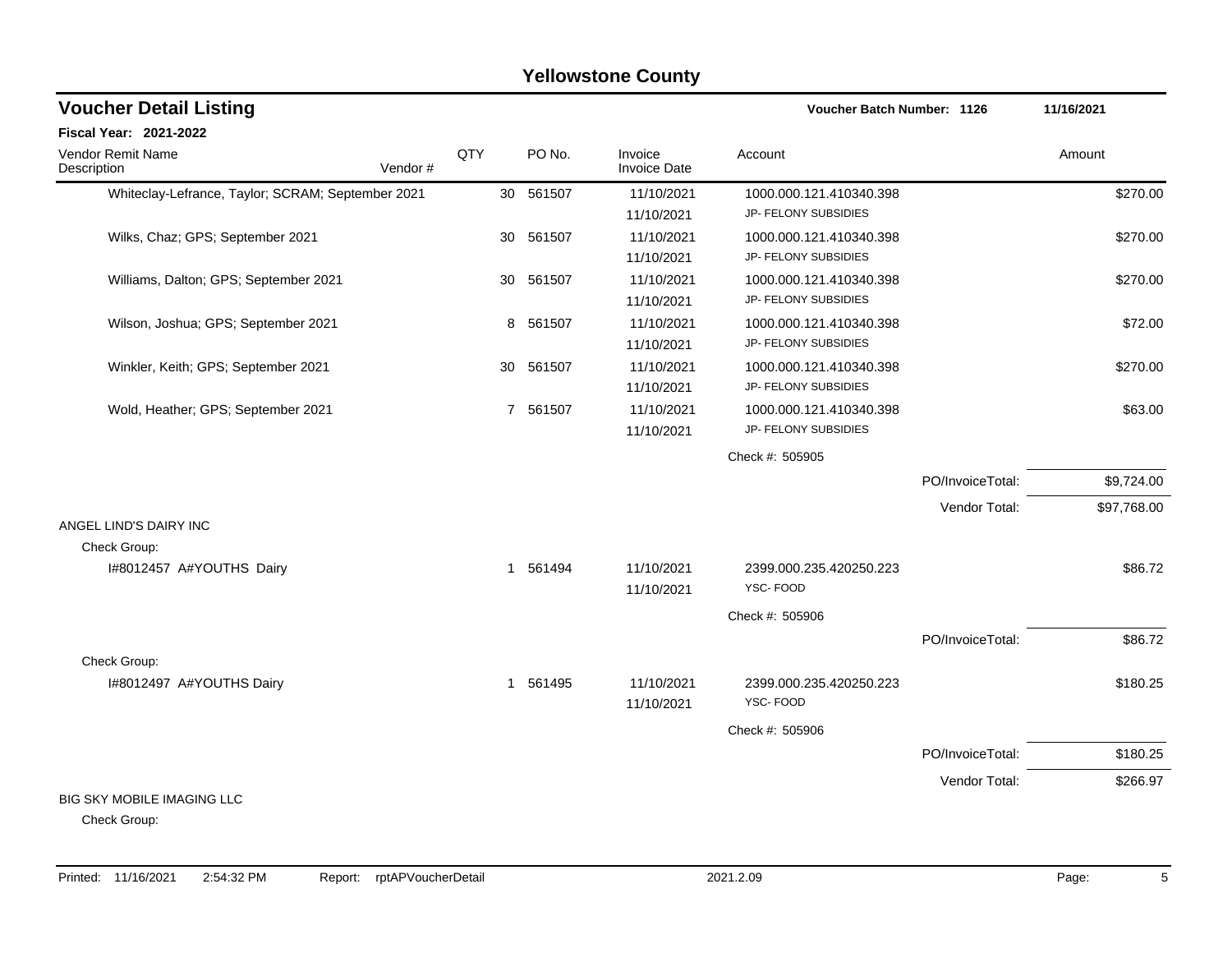|                                                                                |         |     |              |          | <b>Yellowstone County</b>      |                                                              |            |
|--------------------------------------------------------------------------------|---------|-----|--------------|----------|--------------------------------|--------------------------------------------------------------|------------|
| <b>Voucher Detail Listing</b>                                                  |         |     |              |          |                                | Voucher Batch Number: 1126                                   | 11/16/2021 |
| <b>Fiscal Year: 2021-2022</b>                                                  |         |     |              |          |                                |                                                              |            |
| Vendor Remit Name<br>Description                                               | Vendor# | QTY |              | PO No.   | Invoice<br><b>Invoice Date</b> | Account                                                      | Amount     |
| I#14577481 Xray for ID                                                         |         |     |              | 1 561501 | 11/10/2021<br>11/10/2021       | 2399.000.235.420250.351<br>YSC- MEDICAL & PSYCH SERVICES     | \$480.23   |
| I#14706554 Xray for CP                                                         |         |     | $\mathbf{1}$ | 561501   | 11/10/2021<br>11/10/2021       | 2399.000.235.420250.351<br>YSC- MEDICAL & PSYCH SERVICES     | \$70.11    |
|                                                                                |         |     |              |          |                                | Check #: 505907                                              |            |
|                                                                                |         |     |              |          |                                | PO/InvoiceTotal:                                             | \$550.34   |
| <b>BILLINGS PUMP &amp; IRRIGATION</b>                                          | 001835  |     |              |          |                                | Vendor Total:                                                | \$550.34   |
| Check Group:<br>I#74126 PUMP PARTS                                             |         |     |              | 1 561508 | 11/10/2021<br>11/10/2021       | 7302.000.726.430900.362<br>HUNTLEY PROJ CEM- MAINT & REPAIRS | \$51.20    |
|                                                                                |         |     |              |          |                                | Check #: 505908                                              |            |
|                                                                                |         |     |              |          |                                | PO/InvoiceTotal:                                             | \$51.20    |
|                                                                                |         |     |              |          |                                | Vendor Total:                                                | \$51.20    |
| CENTURYLINK                                                                    |         |     |              |          |                                |                                                              |            |
| Check Group:<br>A#4062566831-446B 4 Choice Bus Lines 11/1/21 308 6th<br>Ave N. |         |     |              | 1 561498 | 11/10/2021                     | 6060.000.608.500800.345                                      | \$54.11    |
|                                                                                |         |     |              |          | 11/10/2021                     | TECHNOLOGY- TELEPHONE & TECHNOLOGY                           |            |
| A#4062566840-444B 4 Choice Bus Lines 11/1/21                                   |         |     | $\mathbf{1}$ | 561498   | 11/10/2021                     | 6060.000.608.500800.345                                      | \$189.74   |
|                                                                                |         |     |              |          | 11/10/2021                     | TECHNOLOGY- TELEPHONE & TECHNOLOGY                           |            |
| A#4062945900-448B 4 Choice Bus Lines 11/1/21 3165<br>King Ave E                |         |     |              | 1 561498 | 11/10/2021                     | 6060.000.608.500800.345                                      | \$54.11    |
|                                                                                |         |     |              |          | 11/10/2021                     | TECHNOLOGY- TELEPHONE & TECHNOLOGY                           |            |
|                                                                                |         |     |              |          |                                | Check #: 505909                                              |            |
|                                                                                |         |     |              |          |                                | PO/InvoiceTotal:                                             | \$297.96   |
| Check Group:                                                                   |         |     |              |          |                                |                                                              |            |
| A#M4062458619-936M 101AT1ZF BLNGMTBNH00;<br>BLNGMTMADC1 11/1/21 217 N 27th     |         |     | $\mathbf{1}$ | 561513   | 11/10/2021                     | 6060.000.608.500800.345                                      | \$451.89   |
|                                                                                |         |     |              |          | 11/10/2021                     | TECHNOLOGY- TELEPHONE & TECHNOLOGY                           |            |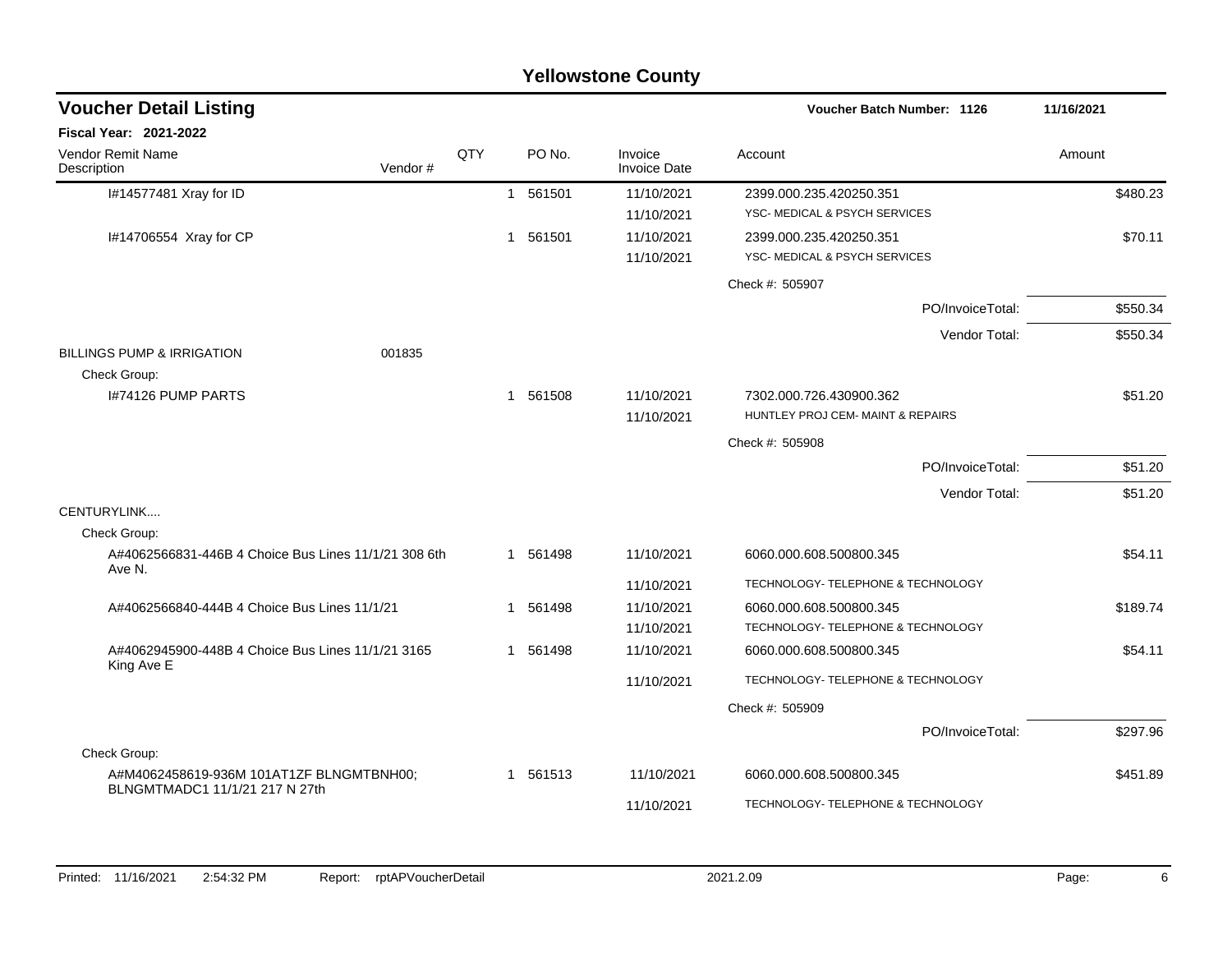| <b>Voucher Detail Listing</b>                                                       |                    |          |                                | <b>Voucher Batch Number: 1126</b>                        |                  | 11/16/2021              |
|-------------------------------------------------------------------------------------|--------------------|----------|--------------------------------|----------------------------------------------------------|------------------|-------------------------|
| <b>Fiscal Year: 2021-2022</b>                                                       |                    |          |                                |                                                          |                  |                         |
| <b>Vendor Remit Name</b><br>Description<br>Vendor#                                  | QTY                | PO No.   | Invoice<br><b>Invoice Date</b> | Account                                                  |                  | Amount                  |
| A#M4062458620-938M 101AT1ZF BLNGMTFRH01;<br>BLNGMTMADC1 11/1/21 CH Phone Connection |                    | 1 561513 | 11/10/2021                     | 6060.000.608.500800.345                                  |                  | \$451.89                |
|                                                                                     |                    |          | 11/10/2021                     | TECHNOLOGY- TELEPHONE & TECHNOLOGY                       |                  |                         |
| A#M4062458621-940M 101AT1ZF BLNGMTMADC1<br>BLNGMTMSHAA 11/1/21 3165 King Ave E      |                    | 1 561513 | 11/10/2021                     | 6060.000.608.500800.345                                  |                  | \$451.89                |
|                                                                                     |                    |          | 11/10/2021                     | TECHNOLOGY- TELEPHONE & TECHNOLOGY                       |                  |                         |
| A#M4062458673-285M 101AT1ZF BLNGMTMADC1<br>BLNHMTFFH00 11/1/21 410 S. 26th St       |                    | 1 561513 | 11/10/2021                     | 2399.000.235.420250.345                                  |                  | \$451.89                |
|                                                                                     |                    |          | 11/10/2021                     | YSC- TELEPHONE & TECHNOLOGY                              |                  |                         |
|                                                                                     |                    |          |                                | Check #: 505909                                          |                  |                         |
|                                                                                     |                    |          |                                |                                                          | PO/InvoiceTotal: | \$1,807.56              |
| Check Group:<br>A#4062455983-428B YSCO BLDG 11/1/21                                 |                    | 1 561514 | 11/10/2021<br>11/10/2021       | 2300.000.135.420180.345<br>MISC - TELEPHONE & TECHNOLOGY |                  | \$98.61                 |
|                                                                                     |                    |          |                                | Check #: 505909                                          |                  |                         |
|                                                                                     |                    |          |                                |                                                          | PO/InvoiceTotal: | \$98.61                 |
|                                                                                     |                    |          |                                |                                                          | Vendor Total:    | \$2,204.13              |
| COOLEY, CALLIE                                                                      |                    |          |                                |                                                          |                  |                         |
| Check Group:                                                                        |                    |          |                                |                                                          |                  |                         |
| Cooley Oct 2021 mileage                                                             |                    | 1 561517 | 11/10/2021<br>11/10/2021       | 2290.000.410.450400.370<br><b>EXTENSION- TRAVEL</b>      |                  | \$62.16                 |
|                                                                                     |                    |          |                                | Check #: 505910                                          |                  |                         |
|                                                                                     |                    |          |                                |                                                          | PO/InvoiceTotal: | \$62.16                 |
|                                                                                     |                    |          |                                |                                                          | Vendor Total:    | \$62.16                 |
| <b>CREATIVE MONOGRAMS</b><br>010034<br>Check Group:                                 |                    |          |                                |                                                          |                  |                         |
| I#87746 A#250020 - Safety Stars awards                                              |                    | 1 561483 | 11/10/2021                     | 2190.000.429.510330.755                                  |                  | \$462.00                |
|                                                                                     |                    |          | 11/10/2021                     | INSURANCE- RISK PREVENTION                               |                  |                         |
|                                                                                     |                    |          |                                | Check #: 505911                                          |                  |                         |
|                                                                                     |                    |          |                                |                                                          | PO/InvoiceTotal: | \$462.00                |
|                                                                                     |                    |          |                                |                                                          | Vendor Total:    | \$462.00                |
| 2:54:32 PM<br>Printed: 11/16/2021<br>Report:                                        | rptAPVoucherDetail |          |                                | 2021.2.09                                                |                  | Page:<br>$\overline{7}$ |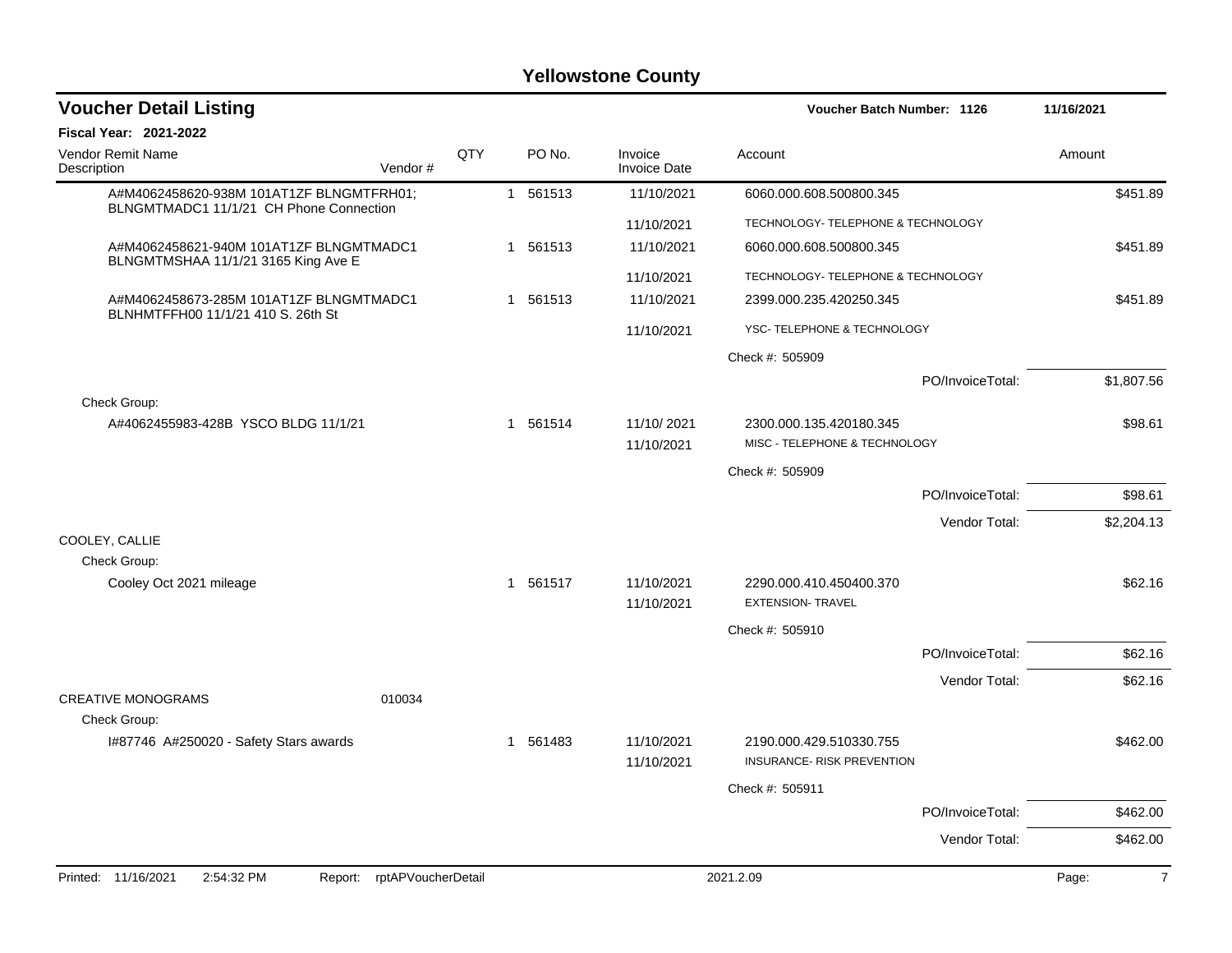| <b>Voucher Detail Listing</b>                                |         |     |          |                                | Voucher Batch Number: 1126                                    |                  | 11/16/2021 |  |
|--------------------------------------------------------------|---------|-----|----------|--------------------------------|---------------------------------------------------------------|------------------|------------|--|
| Fiscal Year: 2021-2022                                       |         |     |          |                                |                                                               |                  |            |  |
| <b>Vendor Remit Name</b><br>Description                      | Vendor# | QTY | PO No.   | Invoice<br><b>Invoice Date</b> | Account                                                       |                  | Amount     |  |
| DIAMOND PARKING SERVICE LLC                                  | 002619  |     |          |                                |                                                               |                  |            |  |
| Check Group:                                                 |         |     |          |                                |                                                               |                  |            |  |
| I#11401 Parking Enforcement MB09 11/2021                     |         |     | 1 561478 | 11/10/2021<br>11/10/2021       | 1000.000.145.411200.360<br>FACILITIES- REPAIR & MAINT SERVICE |                  | \$125.00   |  |
|                                                              |         |     |          |                                | Check #: 505912                                               |                  |            |  |
|                                                              |         |     |          |                                |                                                               | PO/InvoiceTotal: | \$125.00   |  |
|                                                              |         |     |          |                                |                                                               | Vendor Total:    | \$125.00   |  |
| FISHER WATER SERVICE INC<br>Check Group:                     | 038424  |     |          |                                |                                                               |                  |            |  |
| I#297002 10-5-21 WATER                                       |         |     | 1 561486 | 11/10/2021<br>11/10/2021       | 2830.000.414.430800.340<br>JUNK VEHICLE- UTILITIES            |                  | \$70.00    |  |
|                                                              |         |     |          |                                | Check #: 505913                                               |                  |            |  |
|                                                              |         |     |          |                                |                                                               | PO/InvoiceTotal: | \$70.00    |  |
|                                                              |         |     |          |                                |                                                               | Vendor Total:    | \$70.00    |  |
| <b>FISHER'S TECHNOLOGY</b>                                   |         |     |          |                                |                                                               |                  |            |  |
| Check Group:                                                 |         |     |          |                                |                                                               |                  |            |  |
| I#959565 A#YCEXT-AOS Canon copies                            |         |     | 1 561516 | 11/10/2021<br>11/10/2021       | 2290.000.410.450400.363<br>EXTENSION- MACHINE MAINT           |                  | \$90.00    |  |
|                                                              |         |     |          |                                | Check #: 505914                                               |                  |            |  |
|                                                              |         |     |          |                                |                                                               | PO/InvoiceTotal: | \$90.00    |  |
| GOODYEAR, CODY                                               |         |     |          |                                |                                                               | Vendor Total:    | \$90.00    |  |
| Check Group:                                                 |         |     |          |                                |                                                               |                  |            |  |
| PER DIEM CISM TRAINING BOZEMAN 11/28/21-12/1/21<br><b>CG</b> |         |     | 1 561502 | 11/10/2021                     | 2300.000.136.420200.370                                       |                  | \$173.00   |  |
|                                                              |         |     |          | 11/10/2021                     | DETENTION- TRAVEL                                             |                  |            |  |
|                                                              |         |     |          |                                | Check #: 505915                                               |                  |            |  |
|                                                              |         |     |          |                                |                                                               | PO/InvoiceTotal: | \$173.00   |  |
|                                                              |         |     |          |                                |                                                               | Vendor Total:    | \$173.00   |  |
| <b>ISOLVED HCM</b>                                           |         |     |          |                                |                                                               |                  |            |  |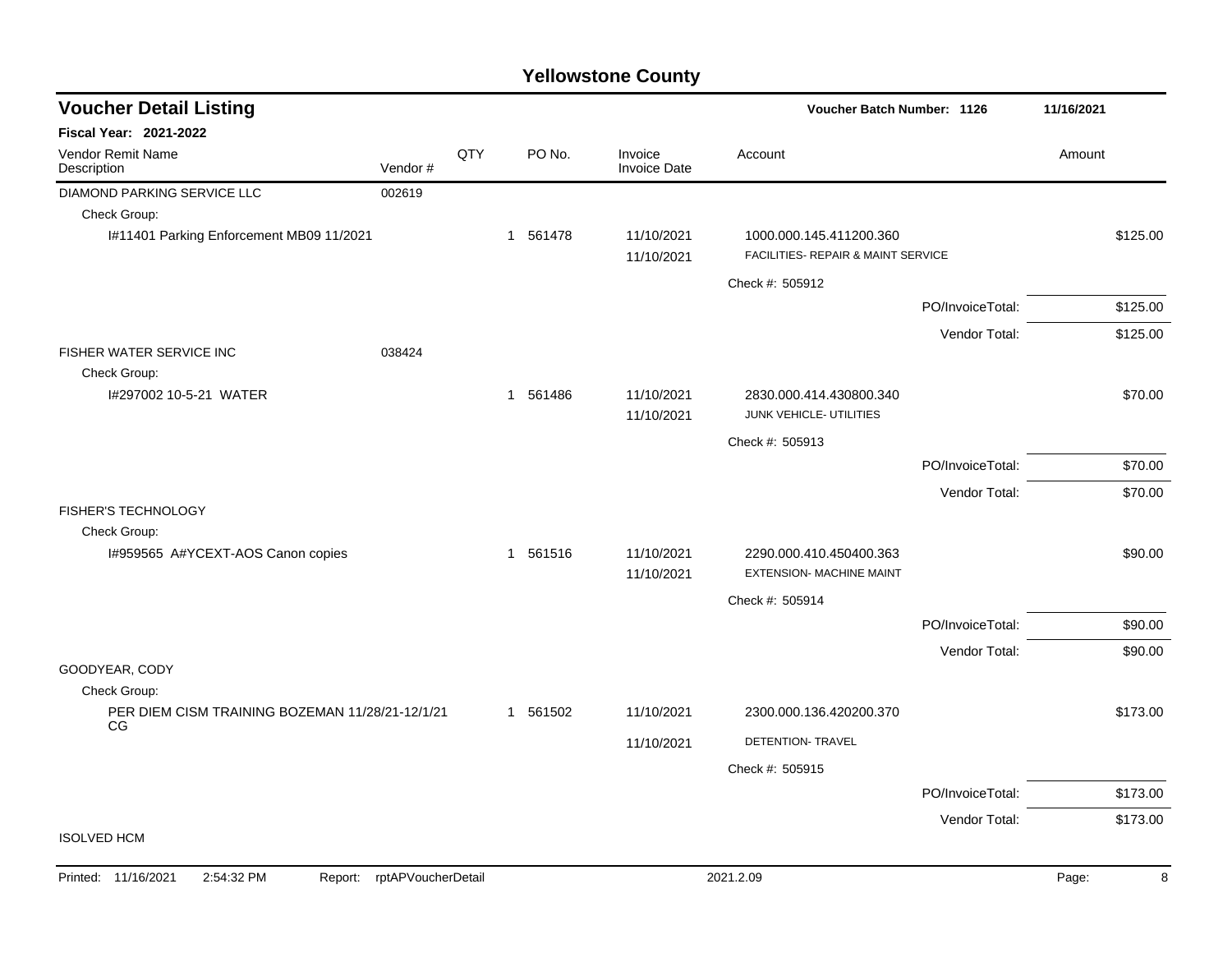| <b>Voucher Detail Listing</b>                                   |     |            |                                | Voucher Batch Number: 1126                                   |                  | 11/16/2021 |
|-----------------------------------------------------------------|-----|------------|--------------------------------|--------------------------------------------------------------|------------------|------------|
| <b>Fiscal Year: 2021-2022</b>                                   |     |            |                                |                                                              |                  |            |
| Vendor Remit Name<br>Description<br>Vendor#                     | QTY | PO No.     | Invoice<br><b>Invoice Date</b> | Account                                                      |                  | Amount     |
| Check Group:                                                    |     |            |                                |                                                              |                  |            |
| 1#92613285; MTHLY TIMEFORCE GENERAL COUNTY<br>1110/21           |     | 800 561518 | 11/10/2021                     | 1000.000.199.411800.397                                      |                  | \$2,208.00 |
|                                                                 |     |            | 11/10/2021                     | MISC- CONTRACT SERVICES                                      |                  |            |
| I#92613285; MTHLY HARDWARE STILLWATER<br>CLOCKS 11/10/21        |     | 1 561518   | 11/10/2021                     | 1000.000.199.411800.397                                      |                  | \$208.00   |
|                                                                 |     |            | 11/10/2021                     | MISC- CONTRACT SERVICES                                      |                  |            |
| I#92613285; HARDWARE AGREEMENT COURTHOUSE<br>CLOCKS 11/10/21    |     | 1 561518   | 11/10/2021                     | 1000.000.199.411800.397                                      |                  | \$23.00    |
|                                                                 |     |            | 11/10/2021                     | MISC- CONTRACT SERVICES                                      |                  |            |
|                                                                 |     |            |                                | Check #: 505916                                              |                  |            |
|                                                                 |     |            |                                |                                                              | PO/InvoiceTotal: | \$2,439.00 |
|                                                                 |     |            |                                |                                                              | Vendor Total:    | \$2,439.00 |
| LYTLE, ELIZABETH                                                |     |            |                                |                                                              |                  |            |
| Check Group:<br>VA BURIAL BENEFIT EUGENE A LYTLE 10/5/21        |     | 1 561506   | 11/10/2021<br>11/10/2021       | 1000.000.199.450200.396<br>MISC- FUNERAL EXPENSE/BURIALS     |                  | \$250.00   |
|                                                                 |     |            |                                | Check #: 505917                                              |                  |            |
|                                                                 |     |            |                                |                                                              | PO/InvoiceTotal: | \$250.00   |
|                                                                 |     |            |                                |                                                              | Vendor Total:    | \$250.00   |
| MACAA                                                           |     |            |                                |                                                              |                  |            |
| Check Group:                                                    |     |            |                                |                                                              |                  |            |
| Cooley 2022 Membership                                          |     | 1 561512   | 11/10/2021<br>11/10/2021       | 2290.000.410.450400.210<br><b>EXTENSION- OFFICE SUPPLIES</b> |                  | \$125.00   |
|                                                                 |     |            |                                | Check #: 505918                                              |                  |            |
|                                                                 |     |            |                                |                                                              | PO/InvoiceTotal: | \$125.00   |
|                                                                 |     |            |                                |                                                              | Vendor Total:    | \$125.00   |
| MAE4-HA                                                         |     |            |                                |                                                              |                  |            |
| Check Group:                                                    |     |            |                                |                                                              |                  |            |
| Baker membership for 2022                                       |     | 1 561515   | 11/10/2021<br>11/10/2021       | 2290.000.410.450400.210<br><b>EXTENSION- OFFICE SUPPLIES</b> |                  | \$90.00    |
|                                                                 |     |            |                                | Check #: 505919                                              |                  |            |
| Printed: 11/16/2021<br>2:54:32 PM<br>Report: rptAPVoucherDetail |     |            |                                | 2021.2.09                                                    |                  | Page:<br>9 |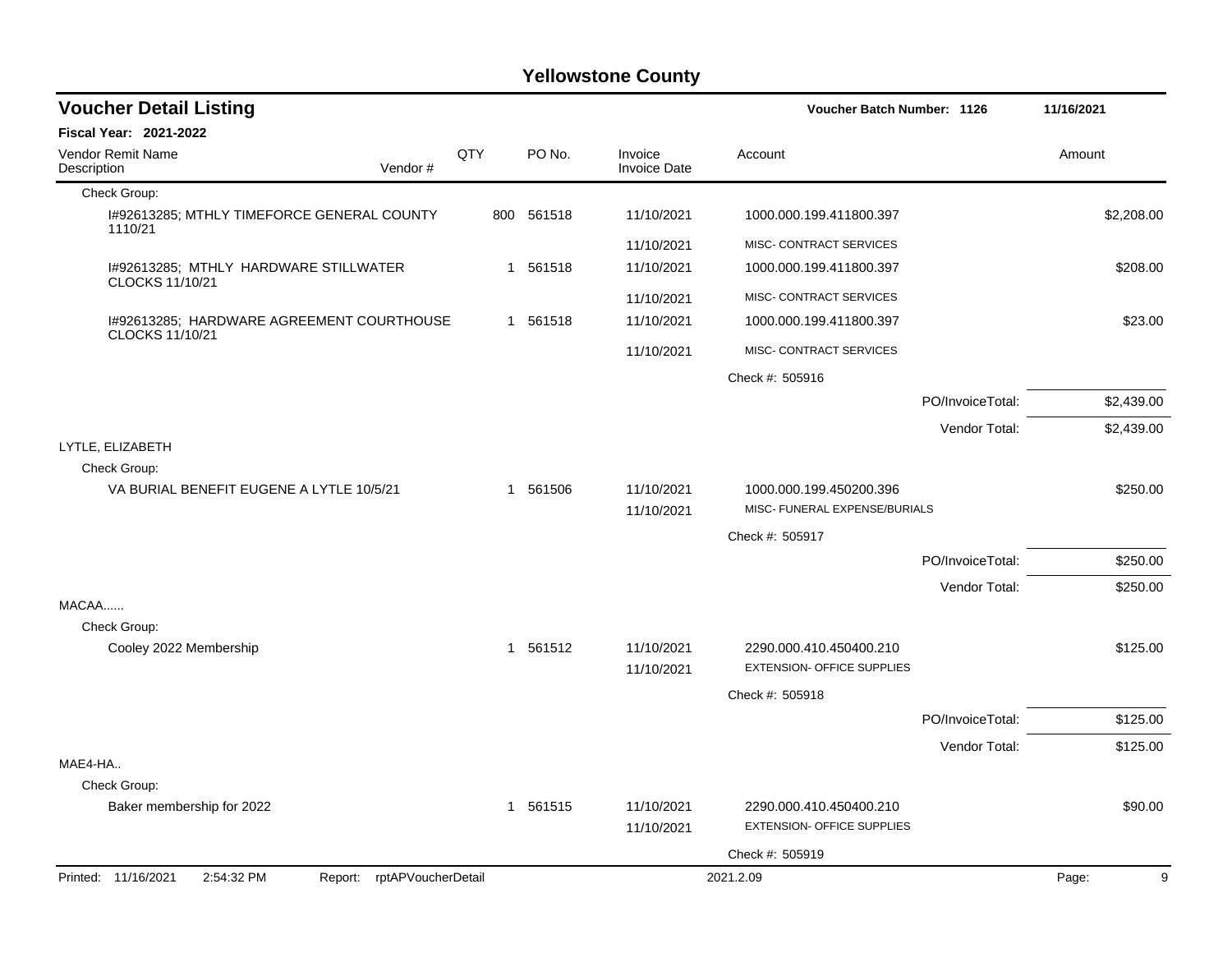| <b>Voucher Detail Listing</b>                                        |     |          |                                | Voucher Batch Number: 1126                               |                  | 11/16/2021  |
|----------------------------------------------------------------------|-----|----------|--------------------------------|----------------------------------------------------------|------------------|-------------|
| Fiscal Year: 2021-2022                                               |     |          |                                |                                                          |                  |             |
| <b>Vendor Remit Name</b><br>Description<br>Vendor#                   | QTY | PO No.   | Invoice<br><b>Invoice Date</b> | Account                                                  |                  | Amount      |
|                                                                      |     |          |                                |                                                          | PO/InvoiceTotal: | \$90.00     |
|                                                                      |     |          |                                |                                                          | Vendor Total:    | \$90.00     |
| MCDOWALL, JANET                                                      |     |          |                                |                                                          |                  |             |
| Check Group:                                                         |     |          |                                |                                                          |                  |             |
| VA BURIAL BENEFIT TOM O MCDOWALL 10/15/21                            |     | 1 561503 | 11/10/2021<br>11/10/2021       | 1000.000.199.450200.396<br>MISC- FUNERAL EXPENSE/BURIALS |                  | \$250.00    |
|                                                                      |     |          |                                | Check #: 505920                                          |                  |             |
|                                                                      |     |          |                                |                                                          | PO/InvoiceTotal: | \$250.00    |
|                                                                      |     |          |                                |                                                          | Vendor Total:    | \$250.00    |
| MONTANA COUNTY ATTORNEY'S ASSOCIATION<br>037869                      |     |          |                                |                                                          |                  |             |
| Check Group:                                                         |     |          |                                |                                                          |                  |             |
| I#580 Registration A. Tiernan MCAA Winter Training Dec.<br>1-3, 2021 |     | 1 561485 | 11/10/2021                     | 2301.000.122.411100.380                                  |                  | \$240.00    |
|                                                                      |     |          | 11/10/2021                     | ATTORNEY- TRAINING                                       |                  |             |
| I#580 Registration A. Dean MCAA Winter Training Dec.<br>1-3, 2021    |     | 1 561485 | 11/10/2021                     | 2301.000.122.411100.380                                  |                  | \$240.00    |
|                                                                      |     |          | 11/10/2021                     | ATTORNEY- TRAINING                                       |                  |             |
| I#580 Registration E. Zink MCAA Winter Training Dec. 1-3,<br>2021    |     | 1 561485 | 11/10/2021                     | 2301.000.122.411100.380                                  |                  | \$240.00    |
|                                                                      |     |          | 11/10/2021                     | ATTORNEY- TRAINING                                       |                  |             |
| I#580 Registration H. Bishop MCAA Winter Training Dec.               |     | 1 561485 | 11/10/2021                     | 2301.000.122.411100.380                                  |                  | \$240.00    |
| 1-3, 2021                                                            |     |          | 11/10/2021                     | ATTORNEY- TRAINING                                       |                  |             |
| I#580 Registration H. Webster MCAA Winter Training Dec.              |     | 1 561485 | 11/10/2021                     | 2301.000.122.411100.380                                  |                  | \$240.00    |
| 1-3, 2021                                                            |     |          | 11/10/2021                     | ATTORNEY- TRAINING                                       |                  |             |
| I#580 Registration H. Metzger MCAA Winter Training Dec.              |     | 1 561485 | 11/10/2021                     | 2301.000.122.411100.380                                  |                  | \$240.00    |
| 1-3, 2021                                                            |     |          | 11/10/2021                     | ATTORNEY- TRAINING                                       |                  |             |
| I#580 Registration J. Yerger MCAA Winter Training Dec.               |     | 1 561485 | 11/10/2021                     | 2301.000.122.411100.380                                  |                  | \$240.00    |
| 1-3, 2021                                                            |     |          | 11/10/2021                     | ATTORNEY- TRAINING                                       |                  |             |
| I#580 Registration L. Watson MCAA Winter Training Dec.               |     | 1 561485 | 11/10/2021                     | 2301.000.122.411100.380                                  |                  | \$240.00    |
| 1-3, 2021                                                            |     |          | 11/10/2021                     | ATTORNEY- TRAINING                                       |                  |             |
| Printed: 11/16/2021<br>2:54:32 PM<br>Report: rptAPVoucherDetail      |     |          |                                | 2021.2.09                                                |                  | 10<br>Page: |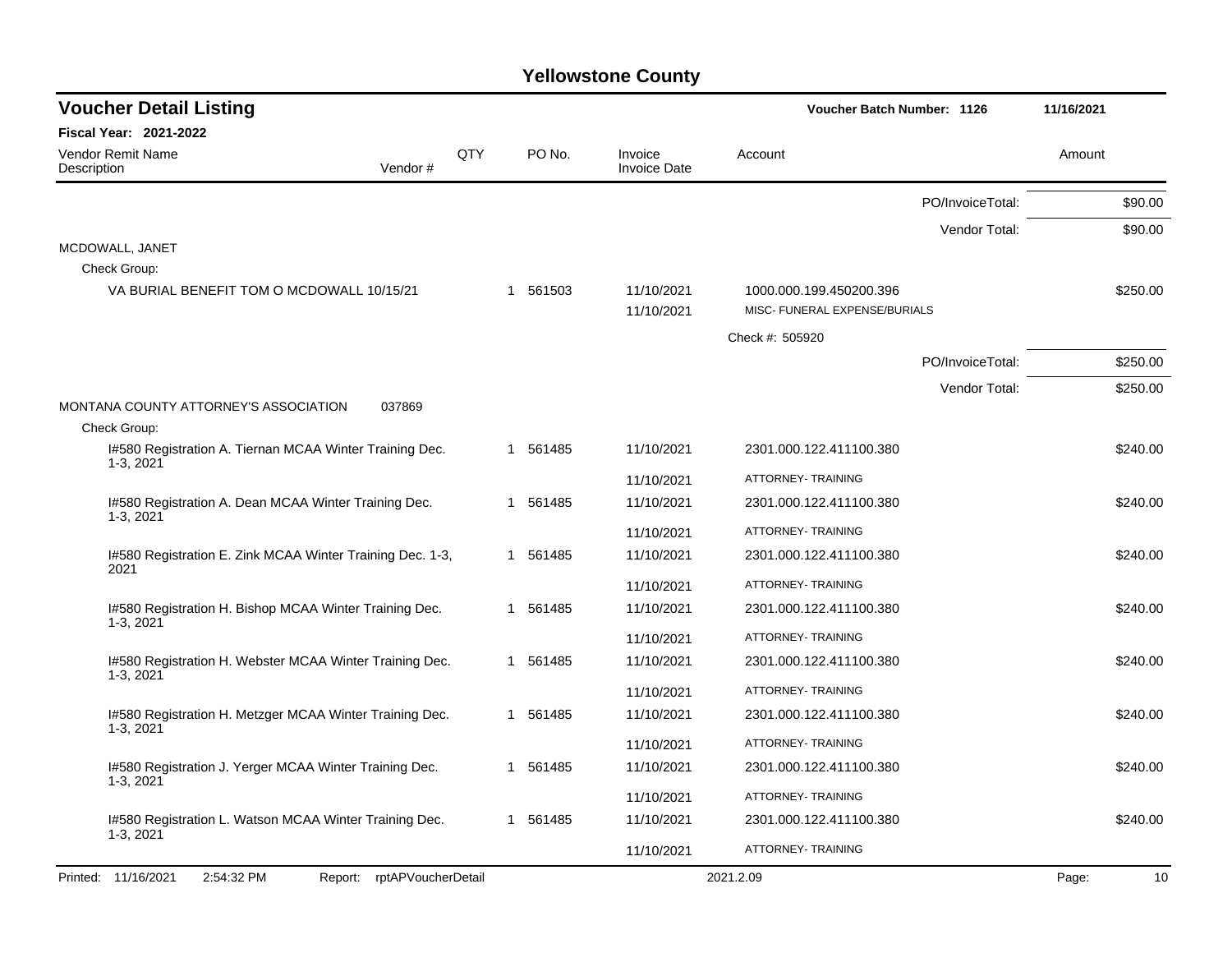| <b>Voucher Detail Listing</b>                                           |     |          |                                | <b>Voucher Batch Number: 1126</b>                        | 11/16/2021  |
|-------------------------------------------------------------------------|-----|----------|--------------------------------|----------------------------------------------------------|-------------|
| Fiscal Year: 2021-2022                                                  |     |          |                                |                                                          |             |
| Vendor Remit Name<br>Description<br>Vendor#                             | QTY | PO No.   | Invoice<br><b>Invoice Date</b> | Account                                                  | Amount      |
| I#580 Registration L. Robison MCAA Winter Training Dec.<br>1-3, 2021    |     | 1 561485 | 11/10/2021                     | 2190.000.429.510333.380                                  | \$240.00    |
|                                                                         |     |          | 11/10/2021                     | <b>INSUR ADMIN- TRAINING</b>                             |             |
| I#580 Registration M. Gallagher MCAA Winter Training<br>Dec. 1-3, 2021  |     | 1 561485 | 11/10/2021                     | 2301.000.122.411100.380                                  | \$240.00    |
|                                                                         |     |          | 11/10/2021                     | ATTORNEY- TRAINING                                       |             |
| I#580 Registration M. Williams MCAA Winter Training Dec.<br>$1-3, 2021$ |     | 1 561485 | 11/10/2021                     | 2190.000.429.510333.380                                  | \$240.00    |
|                                                                         |     |          | 11/10/2021                     | <b>INSUR ADMIN- TRAINING</b>                             |             |
| I#580 Registration M. Lix MCAA Winter Training Dec. 1-3,<br>2021        |     | 1 561485 | 11/10/2021                     | 2301.000.122.411100.380                                  | \$240.00    |
|                                                                         |     |          | 11/10/2021                     | ATTORNEY- TRAINING                                       |             |
| I#580 Registration S. Pederson MCAA Winter Training<br>Dec. 1-3, 2021   |     | 1 561485 | 11/10/2021                     | 2301.000.122.411100.380                                  | \$240.00    |
|                                                                         |     |          | 11/10/2021                     | ATTORNEY- TRAINING                                       |             |
|                                                                         |     |          |                                | Check #: 505921                                          |             |
|                                                                         |     |          |                                | PO/InvoiceTotal:                                         | \$3,120.00  |
|                                                                         |     |          |                                | Vendor Total:                                            | \$3,120.00  |
| MONTANA SPRINKLER SERVICE<br>004385<br>Check Group:                     |     |          |                                |                                                          |             |
| I#80057; Huntley Cemetery Sprinkler Blowout 11/4/2021                   |     | 1 561509 | 11/10/2021                     | 7302.000.726.430900.362                                  | \$100.00    |
|                                                                         |     |          | 11/10/2021                     | HUNTLEY PROJ CEM- MAINT & REPAIRS                        |             |
| I#80058; Pleasant View Cemetery Sprinkler Blow0ut<br>11/4/2021          |     | 1 561509 | 11/10/2021                     | 7302.000.726.430900.362                                  | \$250.00    |
|                                                                         |     |          | 11/10/2021                     | HUNTLEY PROJ CEM- MAINT & REPAIRS                        |             |
|                                                                         |     |          |                                | Check #: 505922                                          |             |
|                                                                         |     |          |                                | PO/InvoiceTotal:                                         | \$350.00    |
|                                                                         |     |          |                                | Vendor Total:                                            | \$350.00    |
| <b>MYERS, KATHRYN R</b>                                                 |     |          |                                |                                                          |             |
| Check Group:                                                            |     |          |                                |                                                          |             |
| VA BURIAL BENEFIT IRA J ANDREWS 10/28/21                                |     | 1 561505 | 11/10/2021<br>11/10/2021       | 1000.000.199.450200.396<br>MISC- FUNERAL EXPENSE/BURIALS | \$250.00    |
|                                                                         |     |          |                                | Check #: 505923                                          |             |
|                                                                         |     |          |                                |                                                          |             |
| rptAPVoucherDetail<br>Printed: 11/16/2021<br>2:54:32 PM<br>Report:      |     |          |                                | 2021.2.09                                                | Page:<br>11 |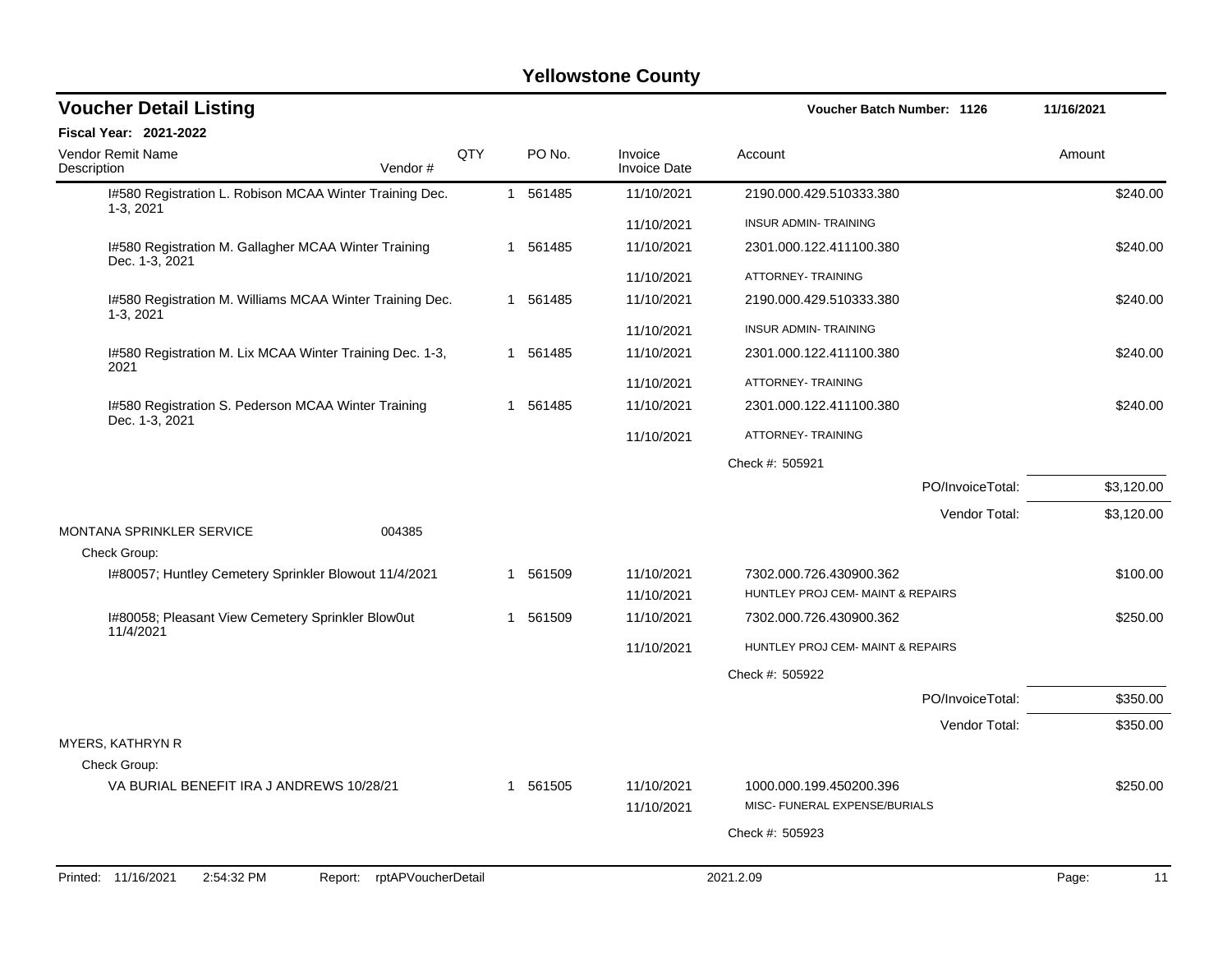| <b>Voucher Detail Listing</b>                |         |     |          |                                | <b>Voucher Batch Number: 1126</b>                                |                  | 11/16/2021 |
|----------------------------------------------|---------|-----|----------|--------------------------------|------------------------------------------------------------------|------------------|------------|
| Fiscal Year: 2021-2022                       |         |     |          |                                |                                                                  |                  |            |
| Vendor Remit Name<br>Description             | Vendor# | QTY | PO No.   | Invoice<br><b>Invoice Date</b> | Account                                                          |                  | Amount     |
|                                              |         |     |          |                                |                                                                  | PO/InvoiceTotal: | \$250.00   |
|                                              |         |     |          |                                |                                                                  | Vendor Total:    | \$250.00   |
| NORTHWESTERN ENERGY                          | 045035  |     |          |                                |                                                                  |                  |            |
| Check Group:                                 |         |     |          |                                |                                                                  |                  |            |
| A#0658806-5 1202 SHILOH RD 10-28-21          |         |     | 1 561488 | 11/10/2021<br>11/10/2021       | 2830.000.414.430800.340<br>JUNK VEHICLE- UTILITIES               |                  | \$20.38    |
|                                              |         |     |          |                                | Check #: 505924                                                  |                  |            |
|                                              |         |     |          |                                |                                                                  | PO/InvoiceTotal: | \$20.38    |
| Check Group:                                 |         |     |          |                                |                                                                  |                  |            |
| I#0676288-4 3319 KING AVE E 11/1/21          |         |     | 1 561489 | 11/10 /2021<br>11/10/2021      | 2140.000.403.431100.340<br><b>WEED- UTILITIES</b>                |                  | \$63.28    |
|                                              |         |     |          |                                | Check #: 505924                                                  |                  |            |
|                                              |         |     |          |                                |                                                                  | PO/InvoiceTotal: | \$63.28    |
| Check Group:                                 |         |     |          |                                |                                                                  |                  |            |
| A#1135399-2 407 S 27th St 11/1/21            |         |     | 1 561490 | 11/10/2021<br>11/10/2021       | 2399.000.235.420250.341<br>YSC- ELECTRICITY                      |                  | \$34.94    |
| A#0782545-8 413 S 27th St 11/1/21            |         |     | 1 561490 | 11/10/2021<br>11/10/2021       | 2399.000.235.420250.341<br>YSC-ELECTRICITY                       |                  | \$21.98    |
|                                              |         |     |          |                                | Check #: 505924                                                  |                  |            |
|                                              |         |     |          |                                |                                                                  | PO/InvoiceTotal: | \$56.92    |
| Check Group:                                 |         |     |          |                                |                                                                  |                  |            |
| A#0996564-1; Facilites Riverside Cem 11/2/21 |         |     | 1 561491 | 11/10/2021<br>11/10/2021       | 1000.000.728.430901.340<br>RIVERSIDE CEM- UTILITIES              |                  | \$44.41    |
| A#0266699-8; Elect Serv Tanglewood 11/2/21   |         |     | 1 561491 | 11/10/2021<br>11/10/2021       | 2561.000.000.460430.362<br>RSID 634M HARRIS PARK MAINT & REPAIRS |                  | \$50.35    |
|                                              |         |     |          |                                | Check #: 505924                                                  |                  |            |
|                                              |         |     |          |                                |                                                                  | PO/InvoiceTotal: | \$94.76    |
| Check Group:                                 |         |     |          |                                |                                                                  |                  |            |
| A#0945242-6 COURTHOUSE PK LOT 11/1/21        |         |     | 1 561492 | 11/ 10 / 2021                  | 1000.000.145.411200.341                                          |                  | \$12.49    |
|                                              |         |     |          | 11/10/2021                     | FACILITIES-ELECTRICITY                                           |                  |            |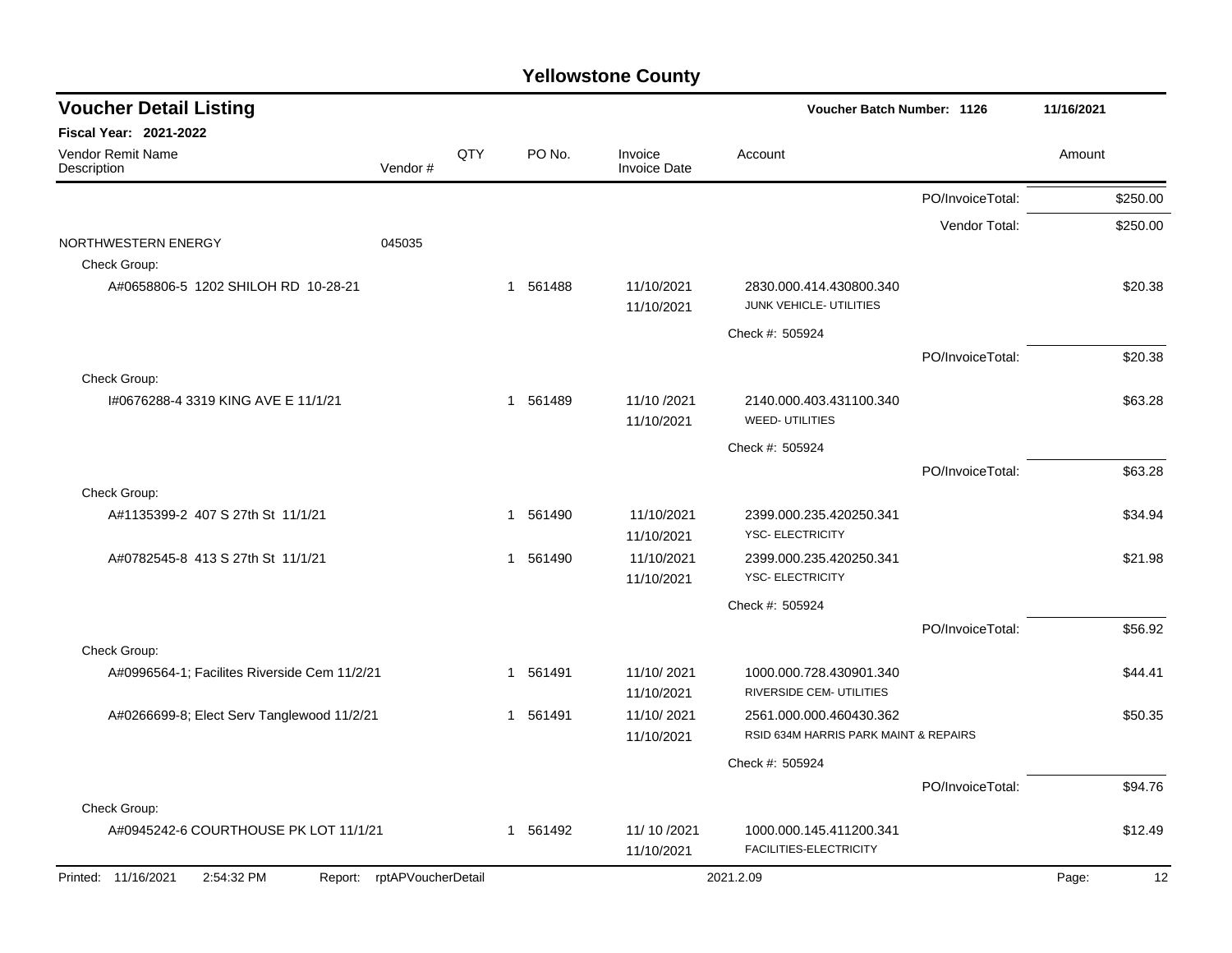|                                              |                    |              |              | <b>Yellowstone County</b>      |                                                           |                  |             |
|----------------------------------------------|--------------------|--------------|--------------|--------------------------------|-----------------------------------------------------------|------------------|-------------|
| <b>Voucher Detail Listing</b>                |                    |              |              |                                | Voucher Batch Number: 1126                                |                  | 11/16/2021  |
| <b>Fiscal Year: 2021-2022</b>                |                    |              |              |                                |                                                           |                  |             |
| <b>Vendor Remit Name</b><br>Description      | Vendor#            | QTY          | PO No.       | Invoice<br><b>Invoice Date</b> | Account                                                   |                  | Amount      |
| A#2010020-2 208 1/2 N 24TH ST 11/1/21        |                    |              | 1 561492     | 11/10/2021<br>11/10/2021       | 1000.000.145.411200.341<br>FACILITIES-ELECTRICITY         |                  | \$6.00      |
| A#1551217-1 3246 KING AVE E 11/1/21          |                    | $\mathbf{1}$ | 561492       | 11/10/2021<br>11/10/2021       | 2300.000.146.411200.341<br>FACILITIES JAIL- ELECTRICITY   |                  | \$15.02     |
| A#1876379-7 Unmetered Circuit 11/1/21        |                    |              | 1 561492     | 11/10/2021<br>11/10/2021       | 1000.000.145.411200.341<br>FACILITIES-ELECTRICITY         |                  | \$36.75     |
|                                              |                    |              |              |                                | Check #: 505924                                           |                  |             |
|                                              |                    |              |              |                                |                                                           | PO/InvoiceTotal: | \$70.26     |
| NUTRIEN AG SOLUTIONS                         |                    |              |              |                                |                                                           | Vendor Total:    | \$305.60    |
| Check Group:                                 |                    |              |              |                                |                                                           |                  |             |
| 1#46992160 Escalade Herbicide                |                    | 15           | 561496       | 11/10/2021<br>11/10/2021       | 2140.000.403.431100.222<br>WEED- CHEM, LAB & MED SUPPLIES |                  | \$1,200.00  |
|                                              |                    |              |              |                                | Check #: 505925                                           |                  |             |
|                                              |                    |              |              |                                |                                                           | PO/InvoiceTotal: | \$1,200.00  |
|                                              |                    |              |              |                                |                                                           | Vendor Total:    | \$1,200.00  |
| PITMAN, DENIS                                |                    |              |              |                                |                                                           |                  |             |
| Check Group:<br>Commuting Mileage Oct 2021   |                    | 36           | 561499       | 11/10/2021<br>11/10/2021       | 1000.000.100.410100.371<br><b>BOCC- TRAVEL PITMAN</b>     |                  | \$20.16     |
| <b>Business Mileage Oct 2021</b>             |                    |              | 132.8 561499 | 11/10/2021<br>11/10/2021       | 1000.000.100.410100.371<br><b>BOCC- TRAVEL PITMAN</b>     |                  | \$74.37     |
|                                              |                    |              |              |                                | Check #: 505926                                           |                  |             |
|                                              |                    |              |              |                                |                                                           | PO/InvoiceTotal: | \$94.53     |
|                                              |                    |              |              |                                |                                                           | Vendor Total:    | \$94.53     |
| PUBLIC UTILITIES<br>Check Group:             | 005150             |              |              |                                |                                                           |                  |             |
| A#129441 3321 KING AVE E 10/28/21            |                    |              | 1 561479     | 11/10/2021<br>11/10/2021       | 2140.000.403.431100.340<br><b>WEED-UTILITIES</b>          |                  | \$14.80     |
|                                              |                    |              |              |                                | Check #: 505927                                           |                  |             |
| Printed: 11/16/2021<br>2:54:32 PM<br>Report: | rptAPVoucherDetail |              |              |                                | 2021.2.09                                                 |                  | Page:<br>13 |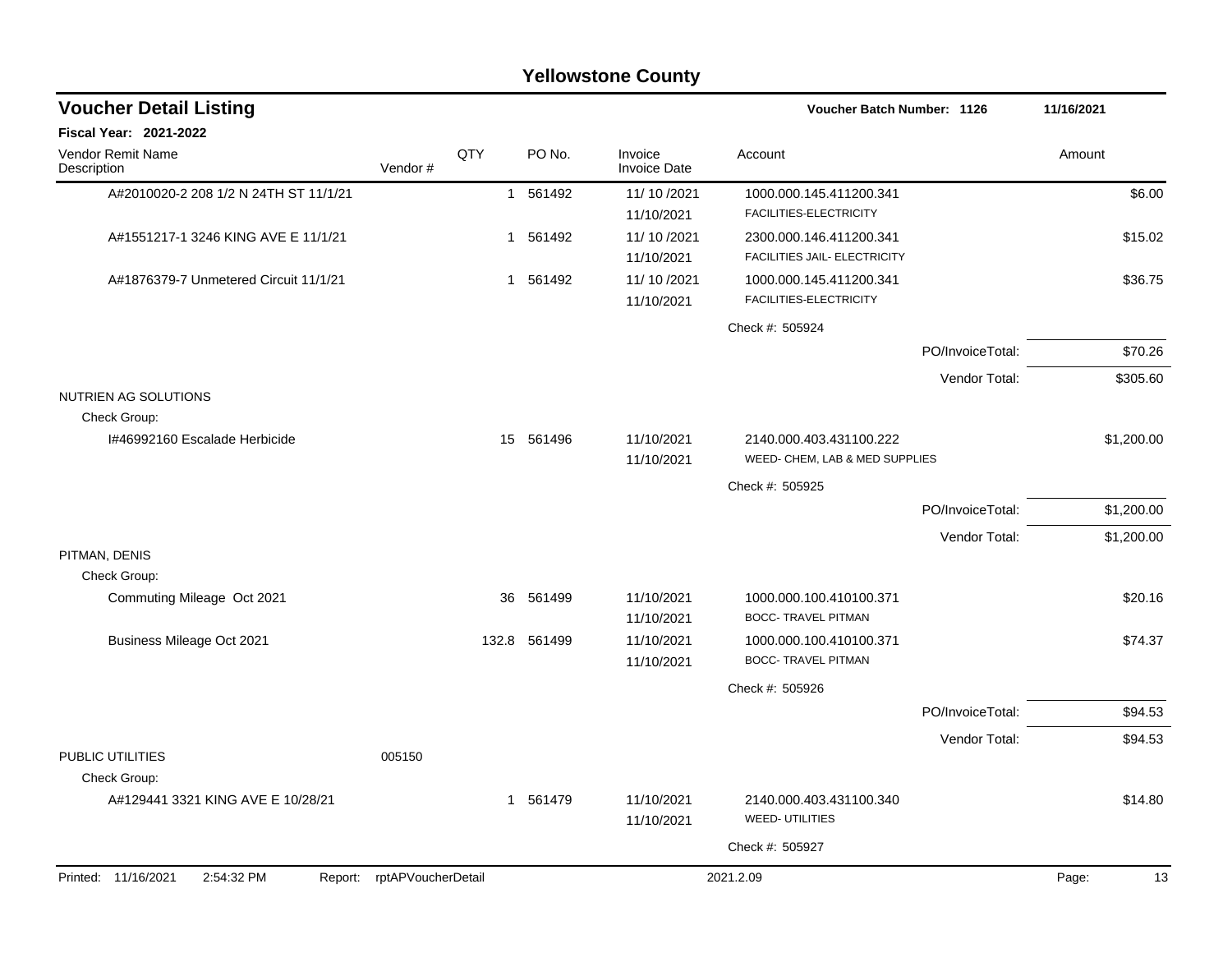| <b>Voucher Detail Listing</b>                    |                    |     |                        |                                | Voucher Batch Number: 1126                                                |                  | 11/16/2021   |
|--------------------------------------------------|--------------------|-----|------------------------|--------------------------------|---------------------------------------------------------------------------|------------------|--------------|
| <b>Fiscal Year: 2021-2022</b>                    |                    |     |                        |                                |                                                                           |                  |              |
| Vendor Remit Name<br>Description                 | Vendor#            | QTY | PO No.                 | Invoice<br><b>Invoice Date</b> | Account                                                                   |                  | Amount       |
|                                                  |                    |     |                        |                                |                                                                           | PO/InvoiceTotal: | \$14.80      |
|                                                  |                    |     |                        |                                |                                                                           | Vendor Total:    | \$14.80      |
| <b>RIMROCK FOUNDATION</b><br>Check Group:        | 005310             |     |                        |                                |                                                                           |                  |              |
| ALCOHOL EARMARK 4th Pymt FY 2021                 |                    |     | 561480<br>$\mathbf{1}$ | 11/10/2021<br>11/10/2021       | 2800.000.413.440540.397<br>ALCOHOL REHAB- FIXED CONTRACT SERVICES         |                  | \$429,862.00 |
|                                                  |                    |     |                        |                                | Check #: 505928                                                           |                  |              |
|                                                  |                    |     |                        |                                |                                                                           | PO/InvoiceTotal: | \$429,862.00 |
|                                                  |                    |     |                        |                                |                                                                           | Vendor Total:    | \$429,862.00 |
| ROLLER, VICKIE<br>Check Group:                   |                    |     |                        |                                |                                                                           |                  |              |
| VA BURIAL BENEFIT PAUL A ROLLER 10/19/21         |                    |     | 1 561504               | 11/10/2021<br>11/10/2021       | 1000.000.199.450200.396<br>MISC- FUNERAL EXPENSE/BURIALS                  |                  | \$250.00     |
|                                                  |                    |     |                        |                                | Check #: 505929                                                           |                  |              |
|                                                  |                    |     |                        |                                |                                                                           | PO/InvoiceTotal: | \$250.00     |
|                                                  |                    |     |                        |                                |                                                                           | Vendor Total:    | \$250.00     |
| STERLING COMPUTERS CORPORATION<br>Check Group:   |                    |     |                        |                                |                                                                           |                  |              |
| I#0110071; Dell Latitude 3520, XCTO              |                    |     | 1 561474               | 11/10/2021<br>11/10/2021       | 2300.000.133.420160.220<br>CIVIL- OPERATING SUPPLIES                      |                  | \$1,410.00   |
|                                                  |                    |     |                        |                                | Check #: 505930                                                           |                  |              |
|                                                  |                    |     |                        |                                |                                                                           | PO/InvoiceTotal: | \$1,410.00   |
|                                                  |                    |     |                        |                                |                                                                           | Vendor Total:    | \$1,410.00   |
| TORSKE, JAMES                                    | 046348             |     |                        |                                |                                                                           |                  |              |
| Check Group:<br>I#2021-346 PROF SVCS 10/5-8/2021 |                    |     | 1 561510               | 11/10/2021<br>11/10/2021       | 7283.000.735.430550.362<br><b>VICTORY IRRIGATION- MAINT &amp; REPAIRS</b> |                  | \$1,600.00   |
|                                                  |                    |     |                        |                                | Check #: 505931                                                           |                  |              |
|                                                  |                    |     |                        |                                |                                                                           | PO/InvoiceTotal: | \$1,600.00   |
| Printed: 11/16/2021<br>2:54:32 PM<br>Report:     | rptAPVoucherDetail |     |                        |                                | 2021.2.09                                                                 |                  | Page:<br>14  |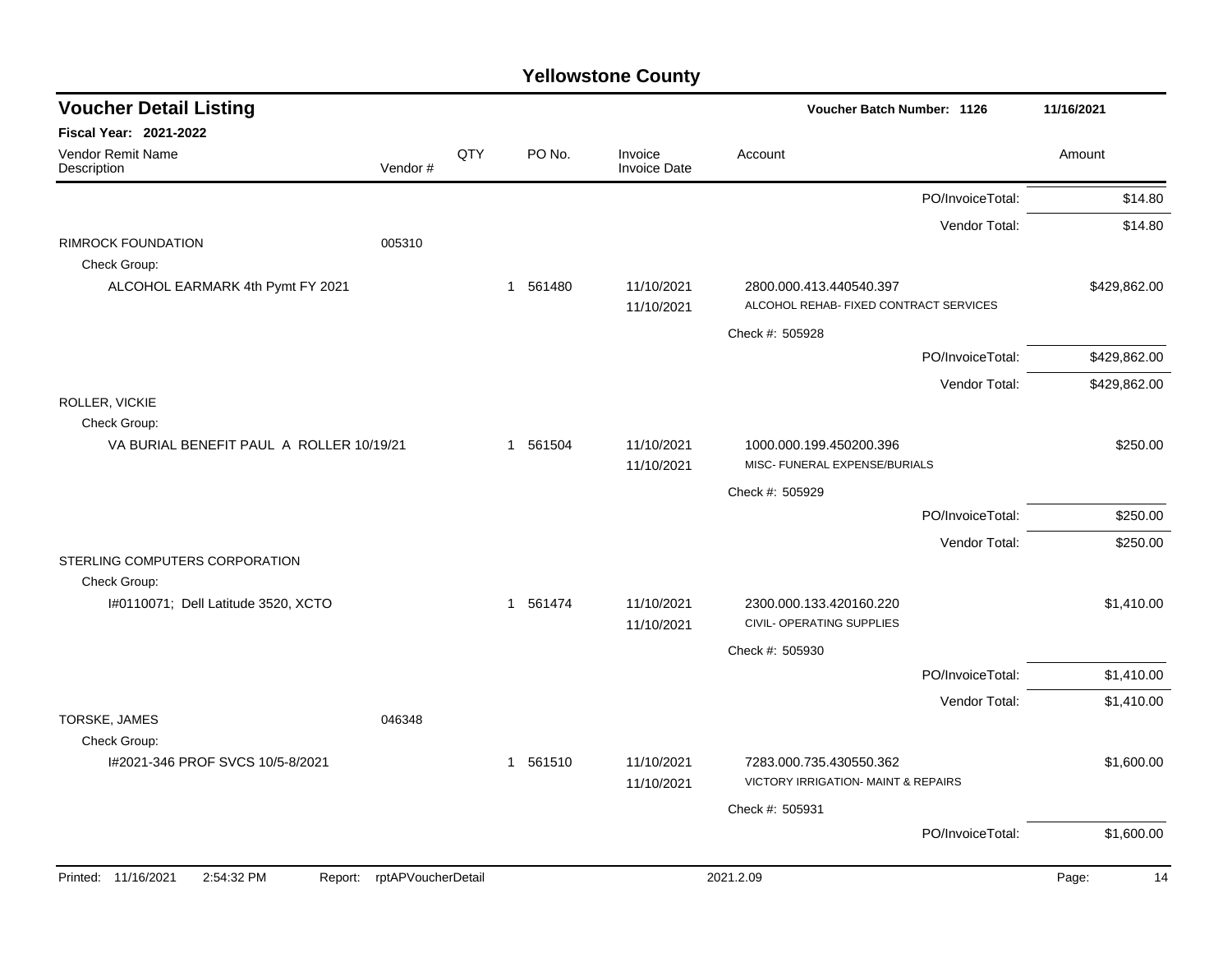| <b>Voucher Detail Listing</b>                                   |                |            |                                | Voucher Batch Number: 1126          |                  | 11/16/2021  |
|-----------------------------------------------------------------|----------------|------------|--------------------------------|-------------------------------------|------------------|-------------|
| <b>Fiscal Year: 2021-2022</b>                                   |                |            |                                |                                     |                  |             |
| Vendor Remit Name<br>Description                                | QTY<br>Vendor# | PO No.     | Invoice<br><b>Invoice Date</b> | Account                             |                  | Amount      |
|                                                                 |                |            |                                |                                     | Vendor Total:    | \$1,600.00  |
| TWITO, SCOTT<br>041503                                          |                |            |                                |                                     |                  |             |
| Check Group:                                                    |                |            |                                |                                     |                  |             |
| Per Diem CJOC, Advisory, & LJIC Mtgs Helena 10/<br>27-28/21 ST  |                | 1 561487   | 11/10/2021                     | 2301.000.122.411100.370             |                  | \$86.00     |
|                                                                 |                |            | 11/10/2021                     | ATTORNEY- TRAVEL                    |                  |             |
| MILEAGE CJOC, Advisory, & LJIC Mtgs Helena                      |                | 216 561487 | 11/10/2021                     | 2301.000.122.411100.370             |                  | \$120.96    |
| 10/27-28/21 ST                                                  |                |            | 11/10/2021                     | ATTORNEY- TRAVEL                    |                  |             |
| MILEAGE CJOC, Advisory, & LJIC Mtgs Helena                      | 266            | 561487     | 11/10/2021                     | 2301.000.122.411100.370             |                  | \$140.98    |
| 10/27-28/21 ST                                                  |                |            | 11/10/2021                     | ATTORNEY- TRAVEL                    |                  |             |
|                                                                 |                |            |                                | Check #: 505932                     |                  |             |
|                                                                 |                |            |                                |                                     | PO/InvoiceTotal: | \$347.94    |
|                                                                 |                |            |                                |                                     | Vendor Total:    | \$347.94    |
| US FOODS INC<br>002926                                          |                |            |                                |                                     |                  |             |
| Check Group:                                                    |                |            |                                |                                     |                  |             |
| I#5742423 A#94194115 Food                                       |                | 1 561475   | 11/10/2021                     | 2399.000.235.420250.223             |                  | \$33.13     |
|                                                                 |                |            | 11/10/2021                     | YSC-FOOD                            |                  |             |
| CM#5905684 A#94194115 Credit on Food                            |                | 1 561475   | 11/10/2021                     | 2399.000.235.420250.223             |                  | (\$30.37)   |
|                                                                 |                |            | 11/10/2021                     | YSC-FOOD                            |                  |             |
| I#3803596 A#94194115 Food                                       |                | 1 561475   | 11/10/2021                     | 2399.000.235.420250.223<br>YSC-FOOD |                  | \$88.20     |
|                                                                 |                |            | 11/10/2021                     |                                     |                  |             |
| I#4722597 A#94194115 Food                                       |                | 1 561475   | 11/10/2021<br>11/10/2021       | 2399.000.235.420250.223<br>YSC-FOOD |                  | \$53.62     |
| 1#5015645 A#94194115 Food                                       |                | 1 561475   | 11/10/2021                     | 2399.000.235.420250.223             |                  | \$53.62     |
|                                                                 |                |            | 11/10/2021                     | YSC-FOOD                            |                  |             |
|                                                                 |                |            |                                | Check #: 505933                     |                  |             |
|                                                                 |                |            |                                |                                     | PO/InvoiceTotal: | \$198.20    |
| Check Group:                                                    |                |            |                                |                                     |                  |             |
| 1#5689614 A#94194115 Food                                       |                | 1 561476   | 11/10/2021                     | 2399.000.235.420250.223             |                  | \$188.01    |
|                                                                 |                |            | 11/10/2021                     | YSC-FOOD                            |                  |             |
| Report: rptAPVoucherDetail<br>Printed: 11/16/2021<br>2:54:32 PM |                |            |                                | 2021.2.09                           |                  | Page:<br>15 |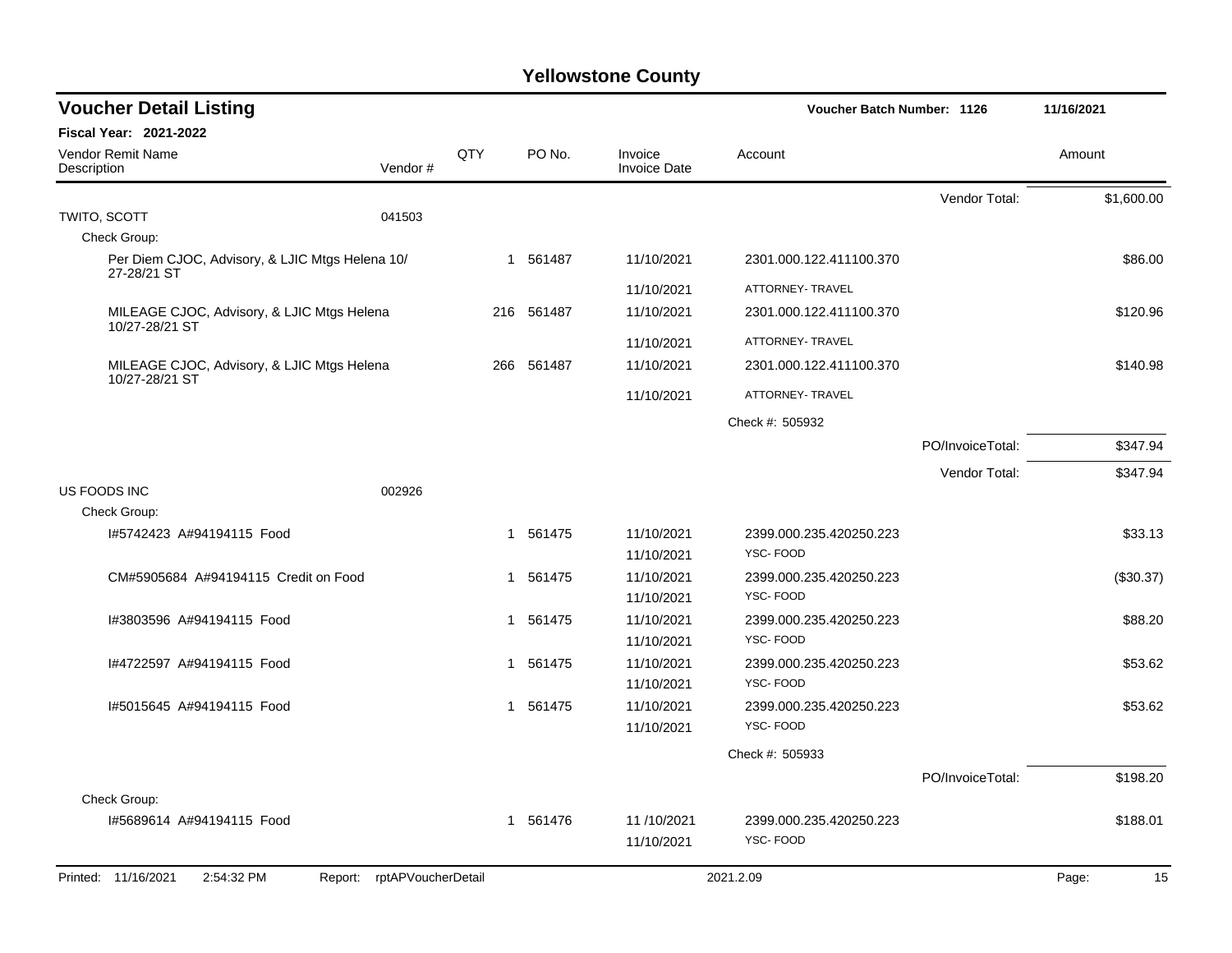| <b>Yellowstone County</b>                   |                            |     |                        |                                |                                                          |             |  |
|---------------------------------------------|----------------------------|-----|------------------------|--------------------------------|----------------------------------------------------------|-------------|--|
| <b>Voucher Detail Listing</b>               |                            |     |                        |                                | <b>Voucher Batch Number: 1126</b>                        | 11/16/2021  |  |
| Fiscal Year: 2021-2022                      |                            |     |                        |                                |                                                          |             |  |
| Vendor Remit Name<br>Description            | Vendor#                    | QTY | PO No.                 | Invoice<br><b>Invoice Date</b> | Account                                                  | Amount      |  |
| I#5305174 A#94194115 Food                   |                            |     | 1 561476               | 11/10/2021<br>11/10/2021       | 2399.000.235.420250.223<br>YSC-FOOD                      | \$46.42     |  |
| I#5545189 A#94194115 Food                   |                            |     | 561476<br>$\mathbf{1}$ | 11/10/2021<br>11/10/2021       | 2399.000.235.420250.223<br>YSC-FOOD                      | \$70.18     |  |
|                                             |                            |     |                        |                                | Check #: 505933                                          |             |  |
|                                             |                            |     |                        |                                | PO/InvoiceTotal:                                         | \$304.61    |  |
|                                             |                            |     |                        |                                | Vendor Total:                                            | \$502.81    |  |
| <b>WESTERN DETENTION</b><br>Check Group:    | 045397                     |     |                        |                                |                                                          |             |  |
| I#20212675 Deadlock switch                  |                            |     | 1 561493               | 11/10/2021                     | 2399.000.235.420250.360                                  | \$133.50    |  |
|                                             |                            |     |                        | 11/10/2021                     | YSC- REPAIRS & MAINT SERVICE                             |             |  |
|                                             |                            |     |                        |                                | Check #: 505934                                          |             |  |
|                                             |                            |     |                        |                                | PO/InvoiceTotal:                                         | \$133.50    |  |
| YELLOWSTONE CO TREASURER                    | 011131                     |     |                        |                                | Vendor Total:                                            | \$133.50    |  |
| Check Group:                                |                            |     |                        |                                |                                                          |             |  |
| D07211A TY21 ANNUAL TAXES                   |                            |     | 1 561484               | 11/10/2021<br>11/10/2021       | 7303.000.727.430900.362<br>SHEPHERD CEM- MAINT & REPAIRS | \$90.00     |  |
|                                             |                            |     |                        |                                | Check #: 505935                                          |             |  |
|                                             |                            |     |                        |                                | PO/InvoiceTotal:                                         | \$90.00     |  |
|                                             |                            |     |                        |                                | Vendor Total:                                            | \$90.00     |  |
| YELLOWSTONE VALLEY ELECTRIC<br>Check Group: | 006770                     |     |                        |                                |                                                          |             |  |
| A#8762000 SHED 10/31/21                     |                            |     | 561481<br>1            | 11/10/2021                     | 7303.000.727.430900.362                                  | \$28.17     |  |
|                                             |                            |     |                        | 11/10/2021                     | SHEPHERD CEM- MAINT & REPAIRS                            |             |  |
| A#8762000 CEMETARY 10/31/21                 |                            |     | 1 561481               | 11/10/2021<br>11/10/2021       | 7303.000.727.430900.362<br>SHEPHERD CEM- MAINT & REPAIRS | \$32.25     |  |
|                                             |                            |     |                        |                                | Check #: 505936                                          |             |  |
|                                             |                            |     |                        |                                | PO/InvoiceTotal:                                         | \$60.42     |  |
| Check Group:                                |                            |     |                        |                                |                                                          |             |  |
| Printed: 11/16/2021<br>2:54:32 PM           | Report: rptAPVoucherDetail |     |                        |                                | 2021.2.09                                                | Page:<br>16 |  |